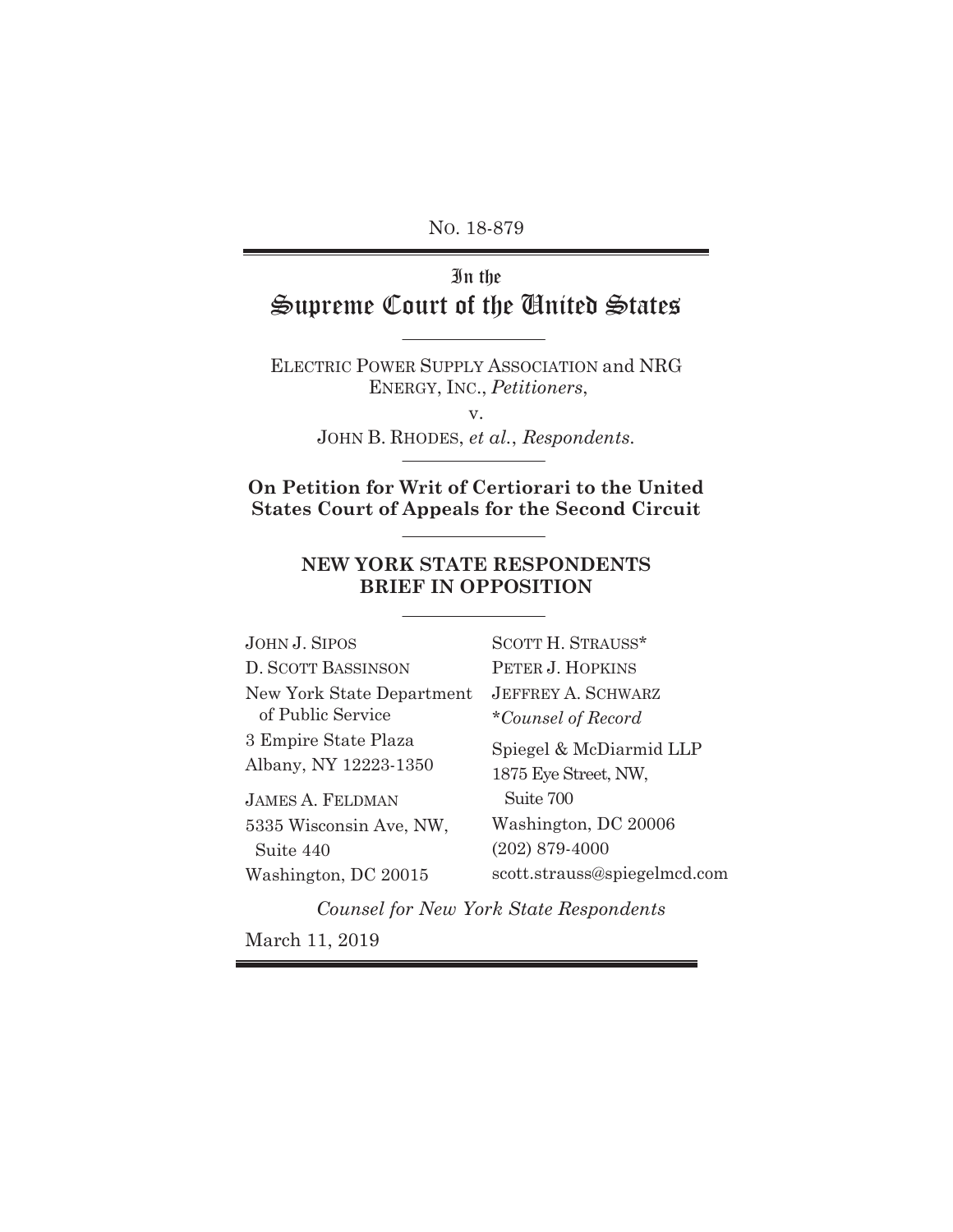#### **QUESTIONS PRESENTED**

The Federal Power Act (FPA), 16 U.S.C. §§ 791a *et seq.*, establishes coordinate state and federal jurisdiction over the production and sale of electric energy. It provides for federal jurisdiction over wholesale sales of electricity in interstate commerce, but expressly disclaims federal jurisdiction over "any other sale of electric energy" and, except as specifically provided, over "facilities used for the generation of electric energy." 16 U.S.C. § 824(b)(1).

To reduce greenhouse gas and pollutant emissions, New York's Public Service Commission created two subsidies: one to encourage increasing electricity generation by new renewable resources; and another to retain, for a transition period, continued electricity production by existing zero-emission nuclear power plants. Plaintiffs challenged New York's nuclear subsidy and a similar one in Illinois. Two district courts and two unanimous courts of appeals agreed with the submission of the United States and the Federal Energy Regulatory Commission (FERC) that the FPA does not preempt the nuclear subsidies. The courts of appeals did not reach the district courts' alternative grounds for dismissing the preemption claims based on *Armstrong v. Exceptional Child Center*, *Inc.*, 135 S. Ct. 1378 (2015).

The questions presented are:

1. Whether plaintiffs, who are not regulated by New York's order and have no FPA cause of action, may bypass FERC and instead invoke federal court equity jurisdiction to challenge the subsidy; and

2. Whether the FPA preempts a state generation subsidy that does not depend on how the subsidized generator sells electricity.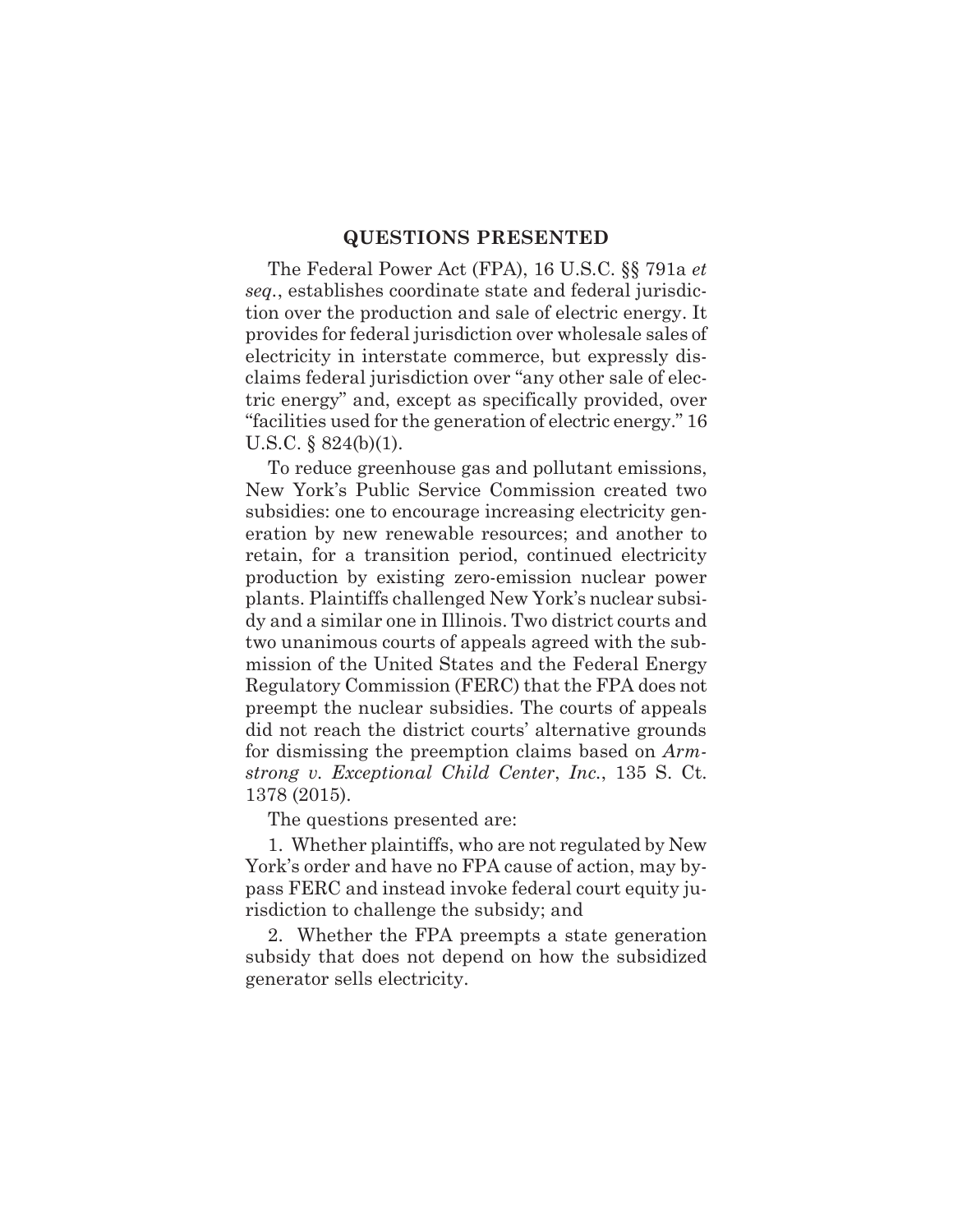# **TABLE OF CONTENTS**

# **Page**

|     | A. Statutory and Regulatory Framework4                                                    |  |  |
|-----|-------------------------------------------------------------------------------------------|--|--|
|     | B. State Environmental and Public-Health                                                  |  |  |
|     | C. New York's Clean Energy Standard10                                                     |  |  |
|     |                                                                                           |  |  |
|     | REASONS TO DENY THE PETITION  14                                                          |  |  |
| I.  | There Is No Circuit Split or Other Reason to                                              |  |  |
| II. | Like Other Generation Subsidies, ZECs Have<br>No Forbidden Effect On Wholesale Auctions18 |  |  |
|     | A. That subsidies increase supply does not                                                |  |  |
|     | B. Other, concededly legal subsidies produce                                              |  |  |
|     | III. This Case Is A Poor Vehicle for Considering                                          |  |  |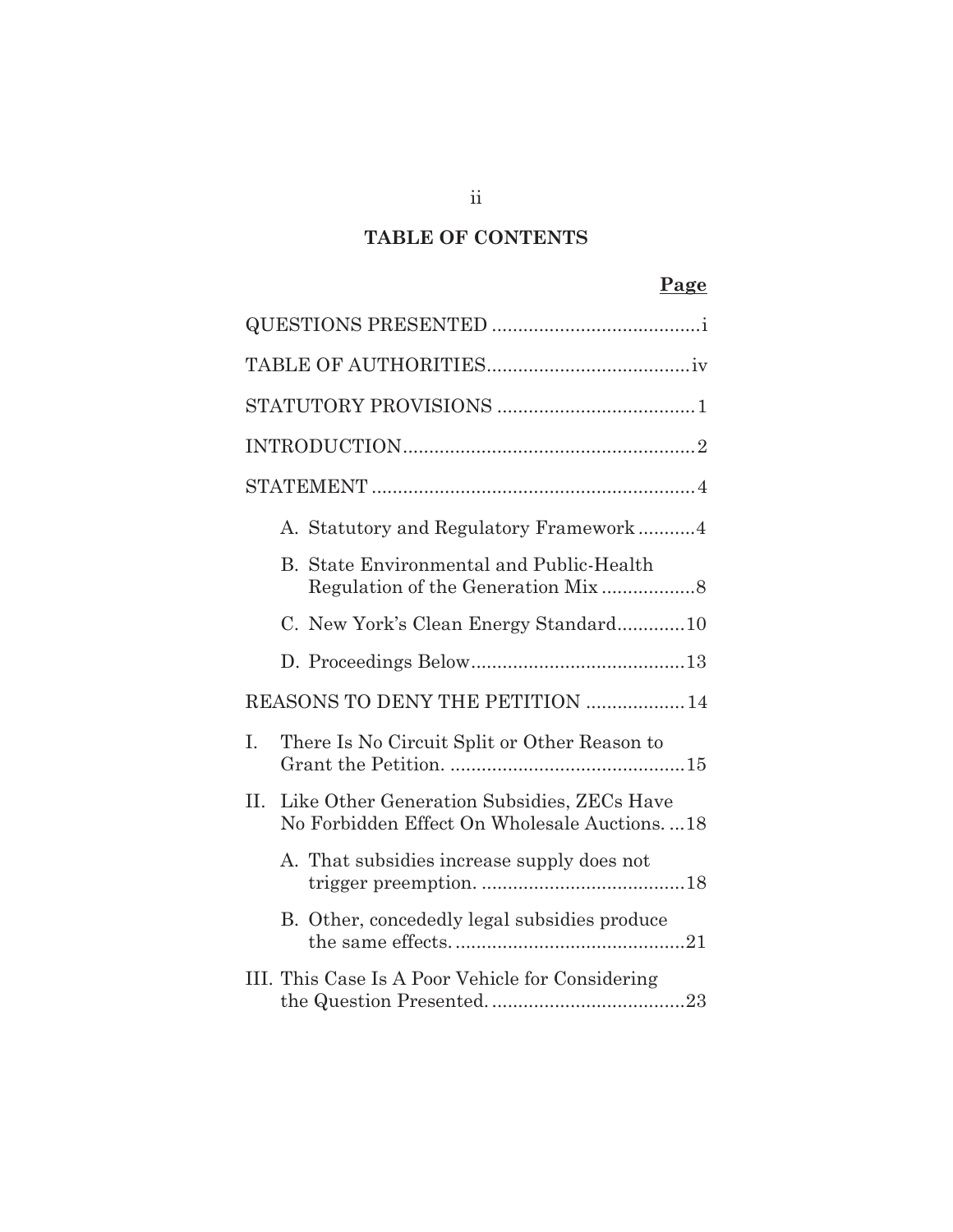|  | A. Plaintiffs lacked a cause of action or other<br>basis for invoking the district court's |
|--|--------------------------------------------------------------------------------------------|
|  |                                                                                            |
|  | B. Petitioners' question presented assumes facts<br>the complaint never alleged and which  |
|  |                                                                                            |
|  | IV. The Court of Appeals Correctly Applied                                                 |
|  |                                                                                            |
|  |                                                                                            |

iii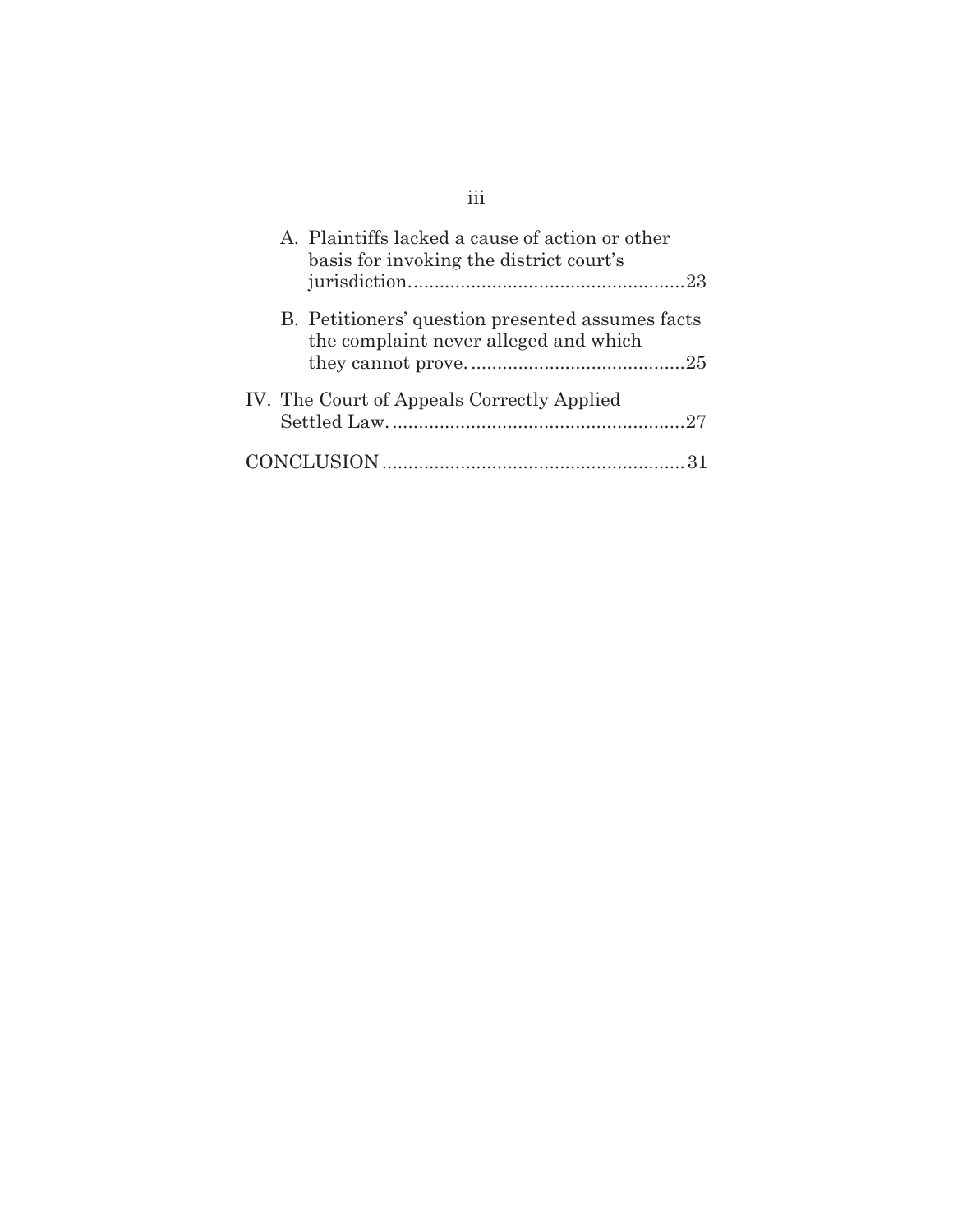# **TABLE OF AUTHORITIES**

## **Federal Court Cases**

| Allco Fin. Ltd. v. Klee, 861 F.3d 82 (2d Cir.<br>2017), cert. denied, 138 S. Ct. 926 (2018) 8, 9, 6 |
|-----------------------------------------------------------------------------------------------------|
| Armstrong v. Exceptional Child Ctr., Inc., 135                                                      |
| Automated Power Exch. Inc. v. FERC, 204                                                             |
| Cal. Indep. Sys. Operator Corp. v. FERC, 372                                                        |
| Elec. Power Supply Ass'n v. Star, 904 F.3d 518<br>(7th Cir. 2018), pet. for certiorari filed, No.   |
| FERC v. Elec. Power Supply Ass'n, 136 S. Ct.                                                        |
| Grand Council of Crees (of Quebec) v. FERC,                                                         |
| Hughes v. Talen Energy Mktg., LLC, 136 S. Ct.                                                       |
| Mont.-Dakota Utils. Co. v. Nw. Pub. Serv. Co.,                                                      |
| N. Nat. Gas Co. v. State Corp. Comm'n of                                                            |
| New England Power Generators Ass'n v.<br>FERC, 757 F.3d 283 (D.C. Cir. 2014)8, 20, 28               |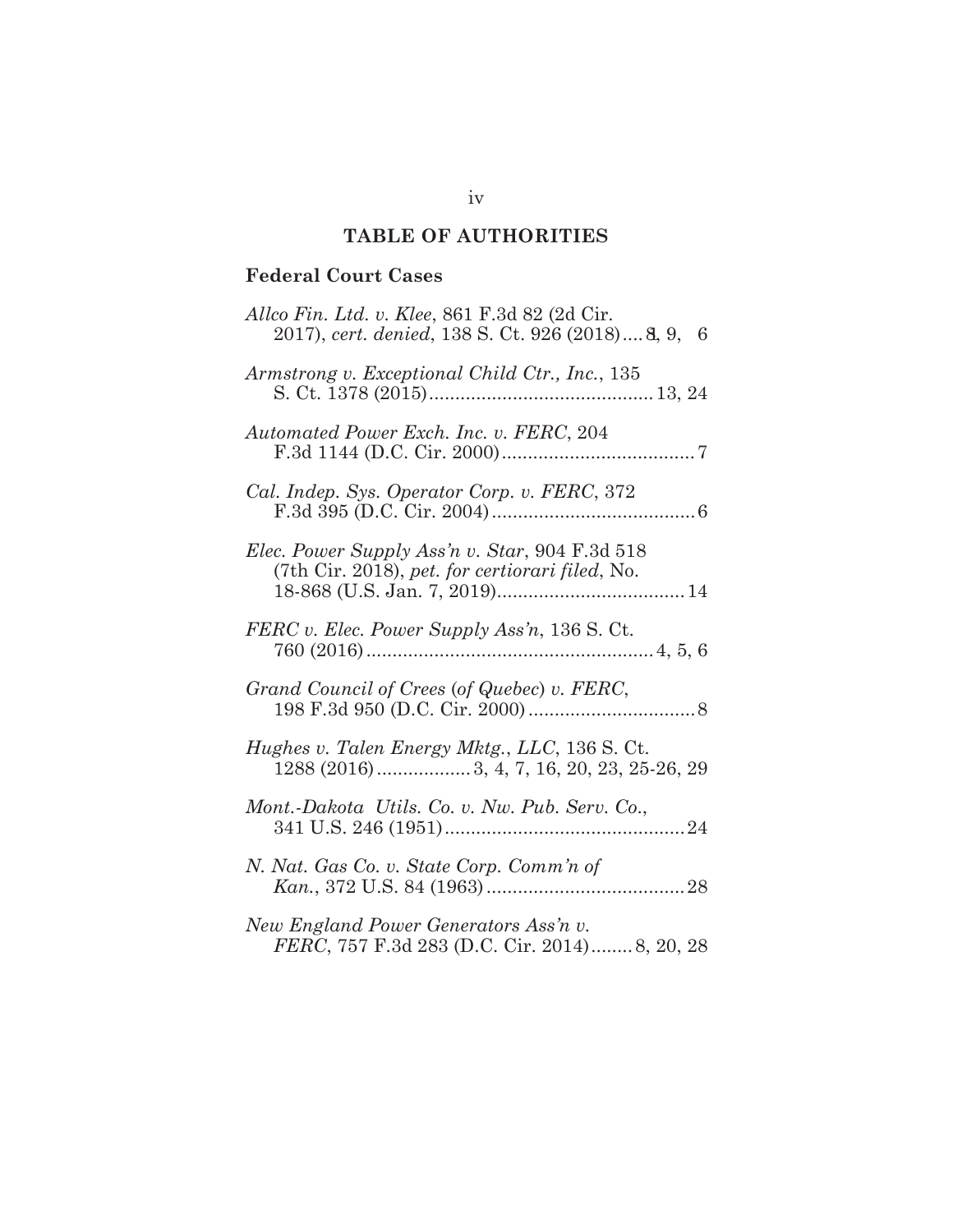| <i>N.J. Bd. of Pub. Utils. v. FERC, 744 F.3d 74</i>                                               |
|---------------------------------------------------------------------------------------------------|
| New York v. United States, 535 U.S. 1 (2002)6                                                     |
| Nw. Cent. Pipeline Corp. v. State Corp.<br>Comm'n of Kan., 489 U.S. 493 (1989) 3, 18, 28          |
| Oneok, Inc. v. Learjet, Inc., 135 S. Ct. 1591                                                     |
| <i>Orangeburg v. FERC</i> , 862 F.3d 1071 (D.C. Cir.                                              |
| Pac. Gas & Elec. Co. v. State Energy Res. Con-<br>servation & Dev. Comm'n, $461$ U.S. 190         |
| Pub. Utils. Comm'n v. Attleboro Steam & Elec.<br>$Co., 273 \text{ U.S. } 83 \text{ (1927)} \dots$ |
| Utah Power & Light Co. v. Pfost, 286 U.S. 165                                                     |
| Wheelabrator Lisbon, Inc. v. Conn. Dep't of<br>Pub. Util. Control, 531 F.3d 183 (2d Cir.          |

# **Federal Agency Cases**

| Am. Ref-Fuel Co., 105 FERC ¶ 61,004 (2003),                                                              |  |
|----------------------------------------------------------------------------------------------------------|--|
| appeal dismissed sub nom. Xcel Energy                                                                    |  |
| Servs. Inc. v. FERC, 407 F.3d 1242 (D.C.                                                                 |  |
|                                                                                                          |  |
|                                                                                                          |  |
| $C_{\alpha}l$ $D_{\alpha}l$ , $I^{\mu}l_{\alpha}$ , $C_{\alpha}m m_{\alpha}^{2}$ , 199 $FFDC$ ( $c1.047$ |  |

*Cal. Pub. Utils. Comm'n*, 132 FERC ¶ 61,047, *clarified*, 133 FERC ¶ 61,059 (2010), *reh'g denied*, 134 FERC ¶ 61,044 (2011) ...................... 16

| ۰.<br>K, |  |
|----------|--|
|          |  |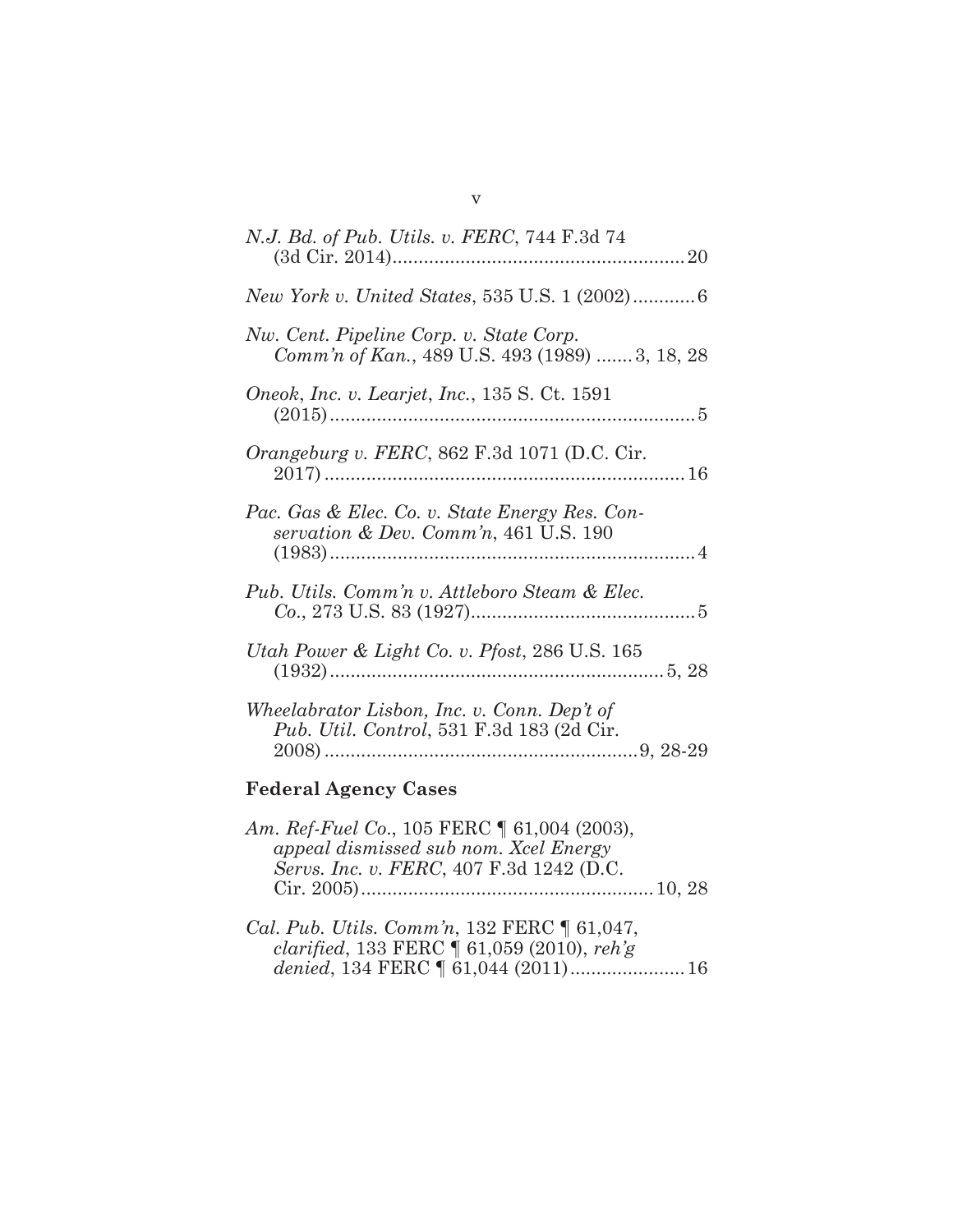| Cal. Pub. Utils. Comm'n, 133 FERC $\parallel$ 61,059                                      |
|-------------------------------------------------------------------------------------------|
| Calpine Corp. v. PJM Interconnection, LLC,                                                |
| Entergy Nuclear FitzPatrick, LLC, 118 FERC                                                |
| ISO New England Inc., 138 FERC $\parallel$ 61,027                                         |
| New England States Comm. on Elec. v. ISO<br>New England, Inc., 142 FERC   61,108          |
| Niagara Mohawk Power Corp., 95 FERC                                                       |
| N.Y. Pub. Serv. Comm'n, 158 FERC [ 61,137                                                 |
| Power Auth. of the State of N.Y., 53 N.R.C. 488                                           |
| PSEG Fossil, LLC, 95 FERC   61,405 (2001) 28                                              |
| R.E. Ginna Nuclear Power Plant, LLC, 151<br>FERC   61,023, on reh'g, 152 FERC             |
| S. Cal. Edison Co., 70 FERC   61,215, reh'g                                               |
| S. Cal. Edison Co., 71 FERC   61,269 (1995)  8                                            |
| Wholesale Competition in Regions with Orga-<br>nized Electric Markets, Order No. 719, 125 |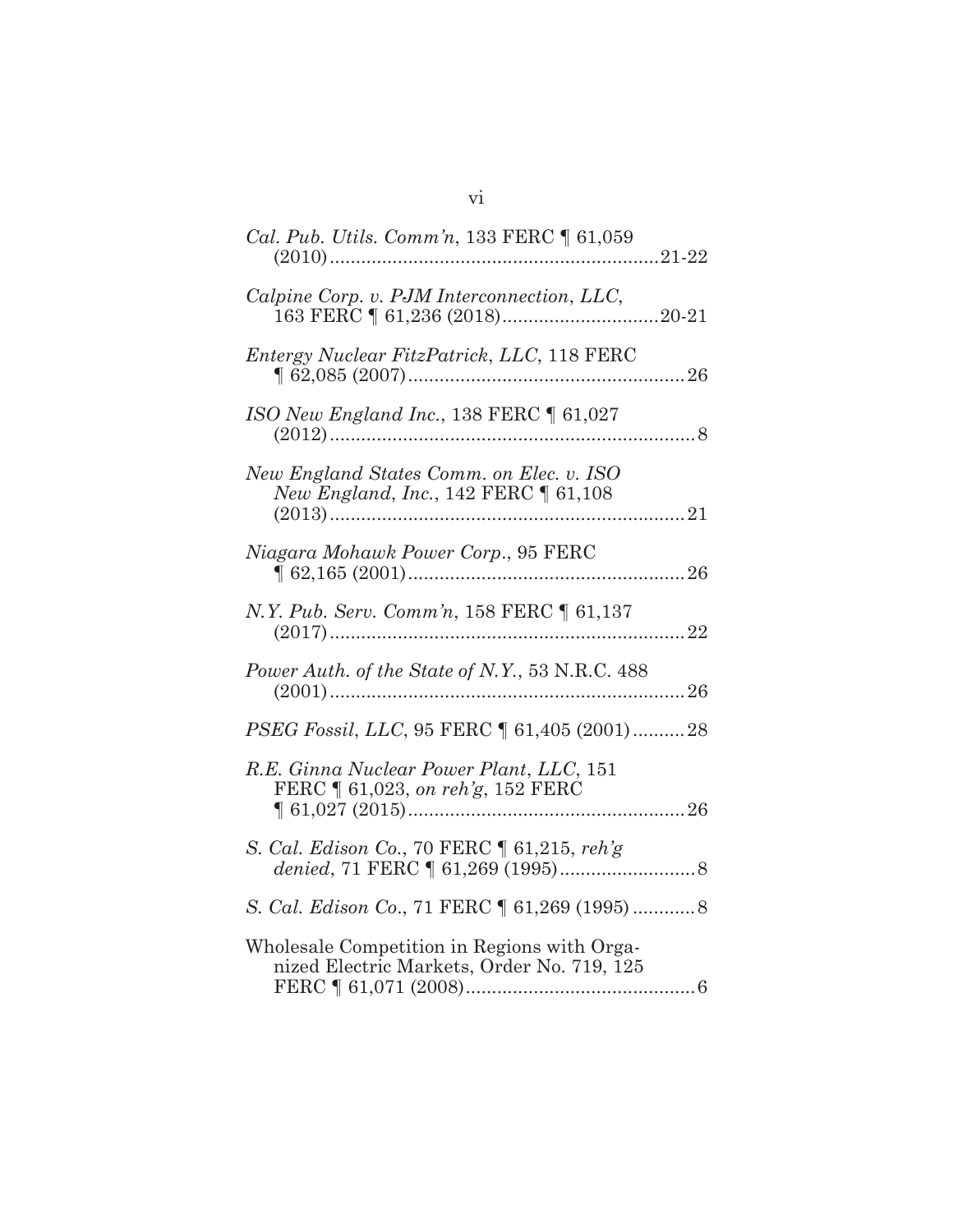## *WSPP, Inc*., 139 FERC ¶ 61,061 (2012) ............. 10, 28

## **State Court Cases**

| Hudson River Sloop Clearwater, Inc. v. N.Y.    |
|------------------------------------------------|
| <i>Pub. Serv. Comm'n, No. 7242-2016 (N.Y.</i>  |
| Sup. Ct. Albany Cty. filed Nov. 30, 2016)13-14 |

# **Federal Statutes**

## Federal Power Act

| $\S$ 201(b)(1), 16 U.S.C. $\S$ 824(b)(1). 1, 3, 4, 18, 27-28 |
|--------------------------------------------------------------|
|                                                              |

# **Federal Court Rules**

|--|--|--|--|

# **Federal Administrative Regulations**

|--|--|--|--|--|--|

# **Miscellaneous**

| ECF No. 55-1 (Order Adopting a Clean Energy                                                 |
|---------------------------------------------------------------------------------------------|
| Standard), Coal. for Competitive Elec. v.                                                   |
| Zibelman, 272 F. Supp. 3d 554 (S.D.N.Y.)                                                    |
|                                                                                             |
| FERC, Div. of Energy Mkt. Oversight, <i>Energy</i><br>Primer (2015), https://perma.cc/XPC8- |
|                                                                                             |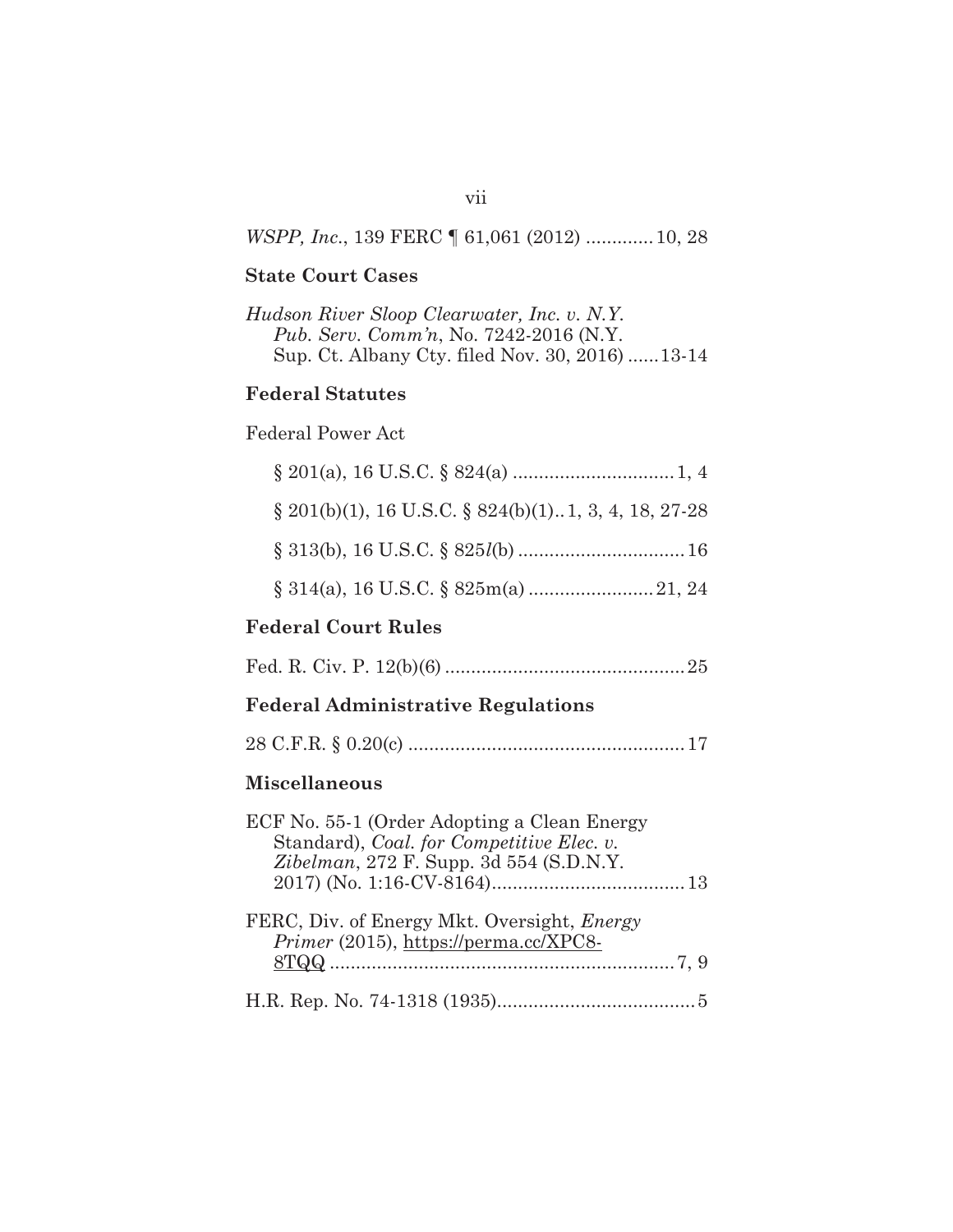| National Conference of State Legislatures,<br>State Renewable Portfolio Standards and<br>Goals (Feb. 1, 2019), https://perma.cc/ |  |
|----------------------------------------------------------------------------------------------------------------------------------|--|
| WTJ6-N3VV (last visited Feb. 23, 2019)9-10                                                                                       |  |
|                                                                                                                                  |  |
| Union of Concerned Scientists, How is Elec-<br><i>tricity Measured?</i> , https://perma.cc/VNA8-                                 |  |

# viii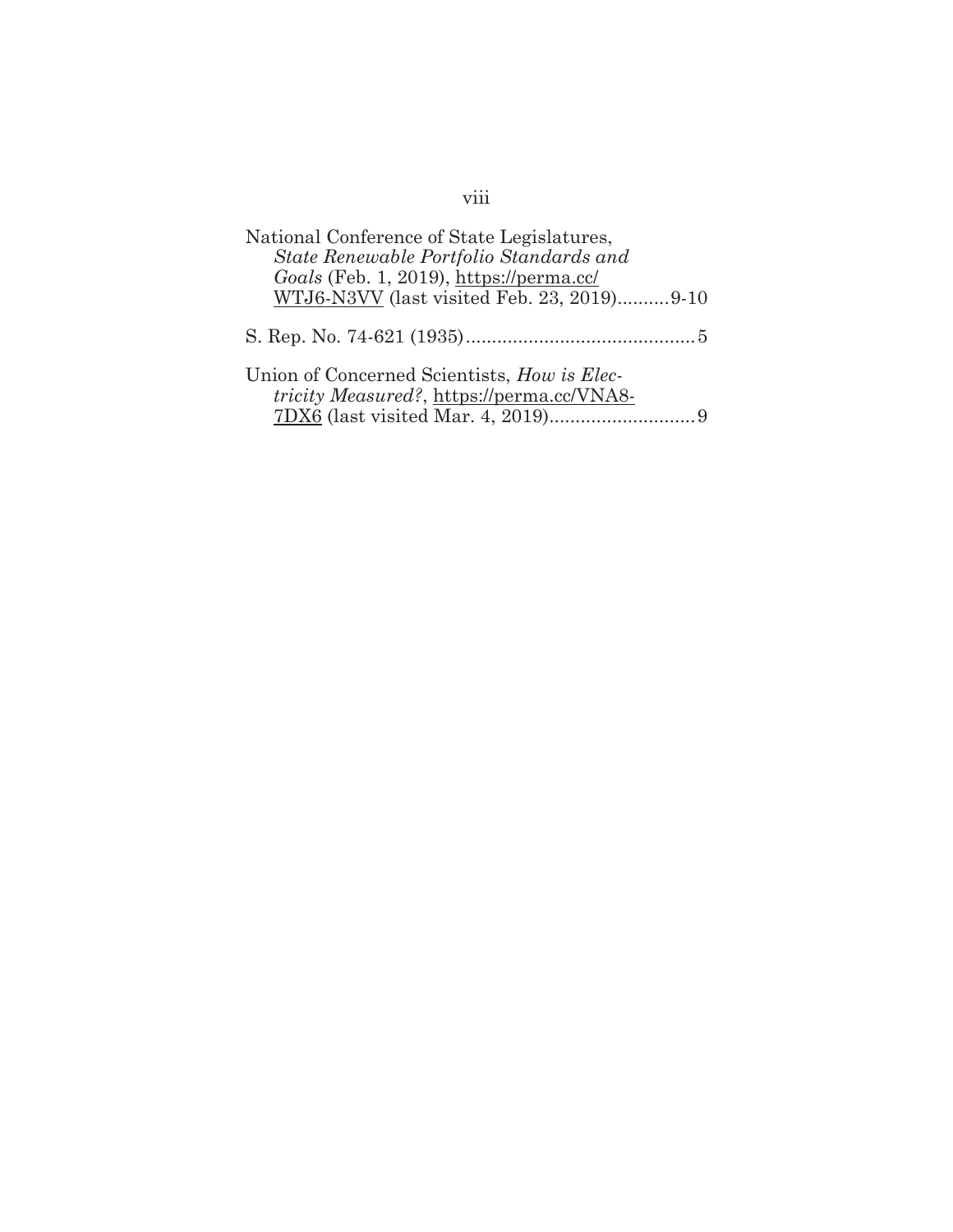## **STATUTORY PROVISIONS**

### FPA  $\S 201(a)$ , 16 U.S.C.  $\S 824(a)$ , provides that:

It is declared that the business of transmitting and selling electric energy for ultimate distribution to the public is affected with a public interest, and that Federal regulation of matters relating to generation to the extent provided in this subchapter and subchapter III of this chapter and of that part of such business which consists of the transmission of electric energy in interstate commerce and the sale of such energy at wholesale in interstate commerce is necessary in the public interest, such Federal regulation, however, to extend only to those matters which are not subject to regulation by the States.

#### FPA § 201(b)(1), 16 U.S.C. § 824(b)(1), provides that:

The provisions of this subchapter shall apply to the transmission of electric energy in interstate commerce and to the sale of electric energy at wholesale in interstate commerce, but except as provided in paragraph (2) shall not apply to any other sale of electric energy or deprive a State or State commission of its lawful authority now exercised over the exportation of hydroelectric energy which is transmitted across a State line. The Commission shall have jurisdiction over all facilities for such transmission or sale of electric energy, but shall not have jurisdiction, except as specifically provided in this subchapter and subchapter III of this chapter, over facilities used for the generation of electric energy or over facilities used in local distribution or only for the transmission of electric energy in intrastate commerce, or over facilities for the transmission of electric energy consumed wholly by the transmitter.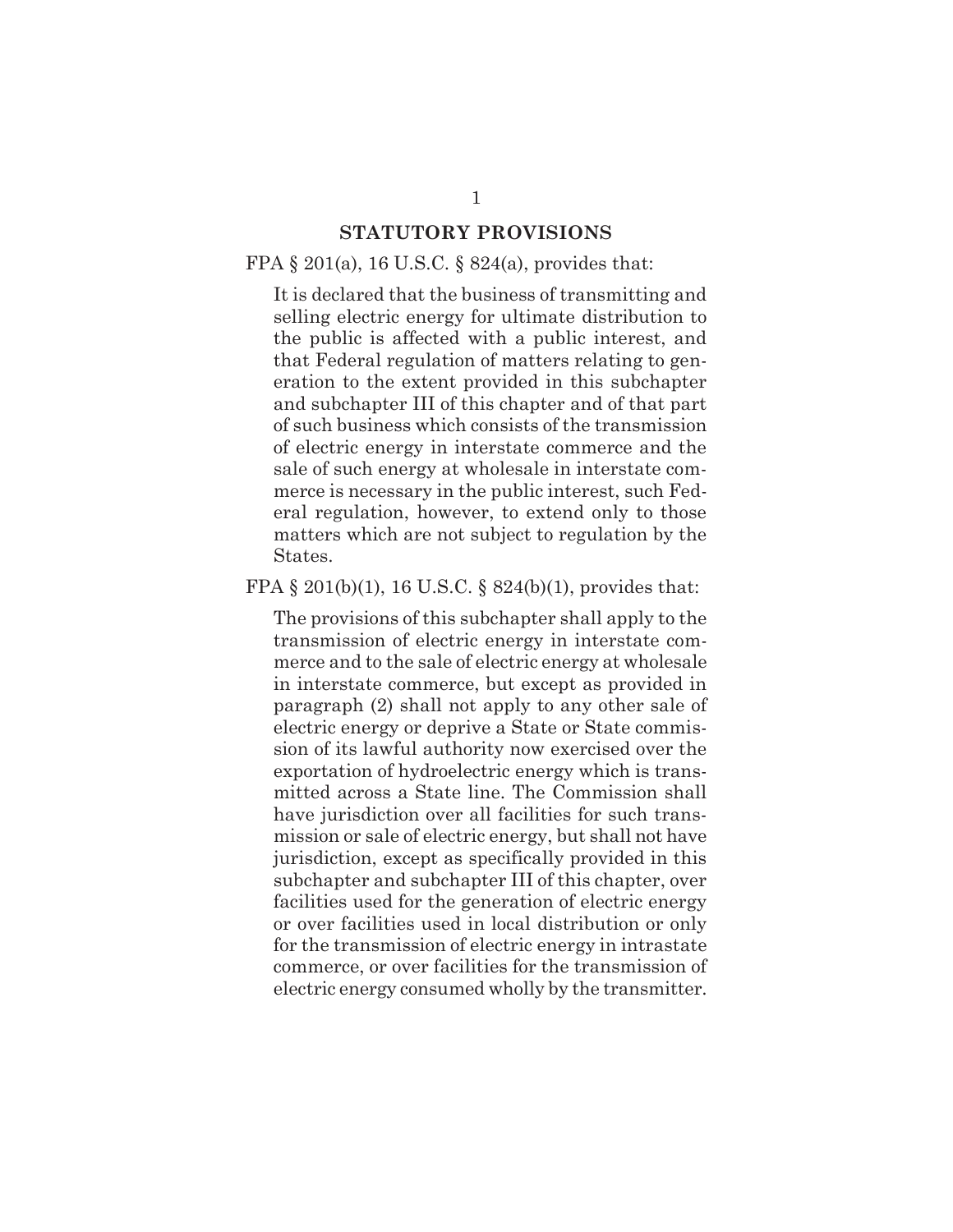#### **INTRODUCTION**

In 2016, New York State announced plans to meet half its electricity needs with renewable resources by 2030 and to reduce its greenhouse gas emissions by 40 percent over the same period. In the State's view, nuclear power is a crucial, emission-free bridge to that future. Nuclear power plants produce about a third of the State's total electricity, and avoid the annual release of tens of millions of tons of pollutants and greenhouse gases. Recently, however, several of those nuclear power plants have struggled economically and threatened to retire. If they close before enough new renewable resources are built, the gap will be filled with fossil-fueled generation and emissions will spike. To avoid that outcome, the State adopted two subsidies—one to increase electricity production by new renewable resources and another to sustain, while that build-out occurs, continued production by existing nuclear plants. Generators receive the subsidies when they produce power with eligible facilities, regardless of how they choose to sell the electricity.

Petitioners—rival generators who expect more profit if the nuclear plants close—challenged New York's nuclear subsidy and a similar one enacted in Illinois. They claimed the Federal Power Act (FPA) preempts the state subsidies, but failed to convince any court or even a single judge. The FPA empowers the Federal Energy Regulatory Commission (FERC) to regulate wholesale electricity sales, but simultaneously preserves state authority to regulate electricity generation. Under this framework, States can subsidize selected generators, and FERC regulates how the generators participate in wholesale electricity markets.

Ten months ago, at the Seventh Circuit's invitation, the United States and FERC filed a brief rejecting the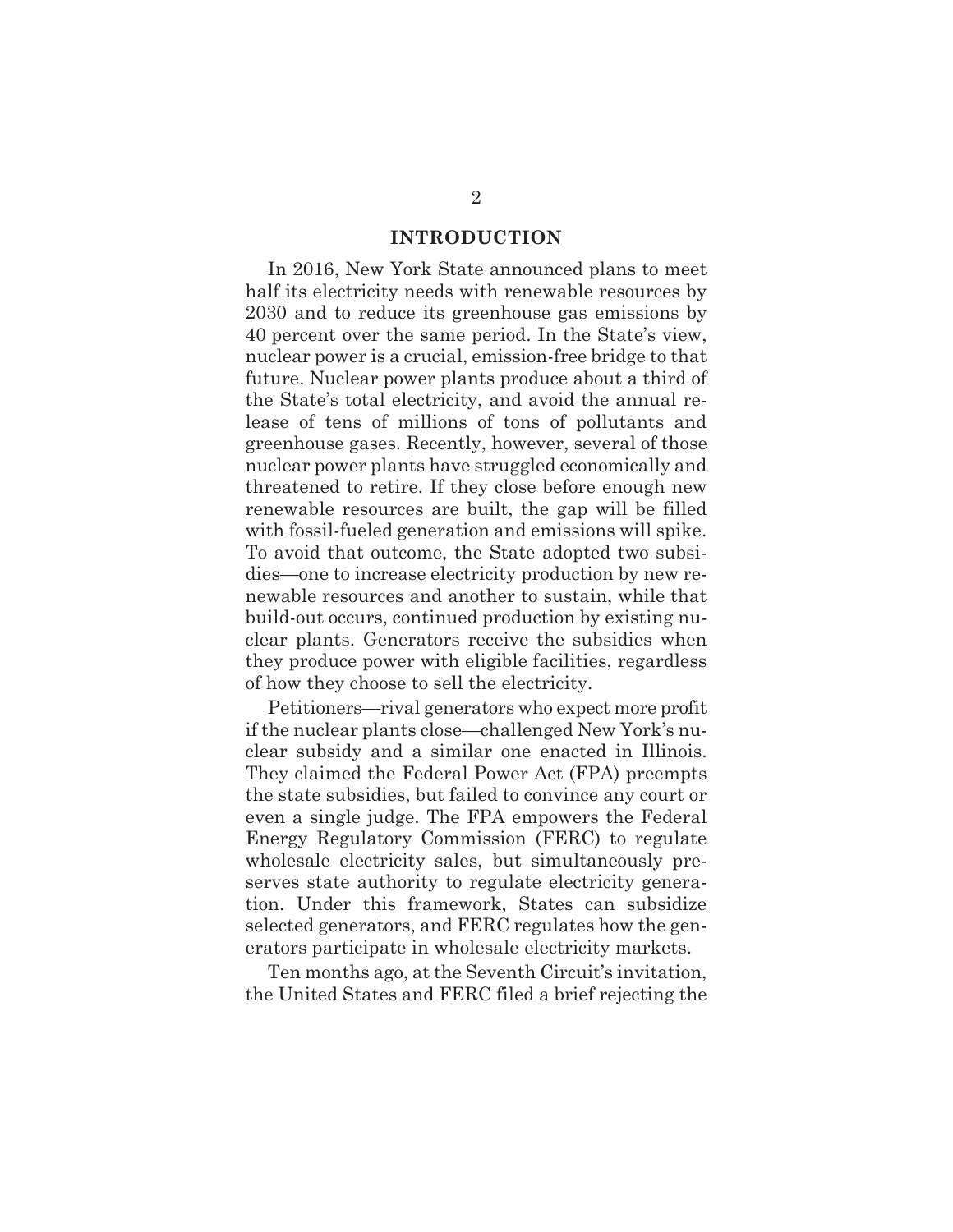proffered preemption claims. The Second and Seventh Circuits agreed, and unanimously affirmed the district courts' dismissals of those claims. Petitioners contend that review by this Court is warranted on grounds that New York's nuclear subsidy conflicts with this Court's decision in *Hughes v. Talen Energy Mktg.*, *LLC*, 136 S. Ct. 1288 (2016). But two district courts, two courts of appeals, the United States, and FERC all considered how the state subsidies fare under *Hughes* and reached the same conclusion: the FPA does not preempt the subsidies. Petitioners posit unpersuasively that they all got it wrong.

*Hughes* held preempted a Maryland program that set rates for a new generator's sales of electricity in FERC-regulated wholesale auctions; the generator received state contract payments only if it completed sales in those auctions. Here, New York (and Illinois) imposed no such requirement. Eligible nuclear generators receive the subsidy for producing electricity regardless of how they sell it or how much they receive for their sales. Petitioners would apply *Hughes* anyway, because they say (inaccurately) that commercial realities require nuclear plants to sell exclusively in wholesale auctions even if States do not mandate it. But a generator's decision to sell in a wholesale auction is not the same as a state requirement to do so. And treating a generator's decision to engage in auction sales as providing the "tether" necessary for *Hughes* preemption would dramatically expand that avowedly "limited" decision (*id.* at 1299). Worse, it would eviscerate the authority to regulate generation that Congress expressly reserved to the States. 16 U.S.C. § 824(b)(1); *Northwest Central Pipeline Corp. v. State Corp. Comm'n of Kan.*, 489 U.S. 493, 512-13 (1989).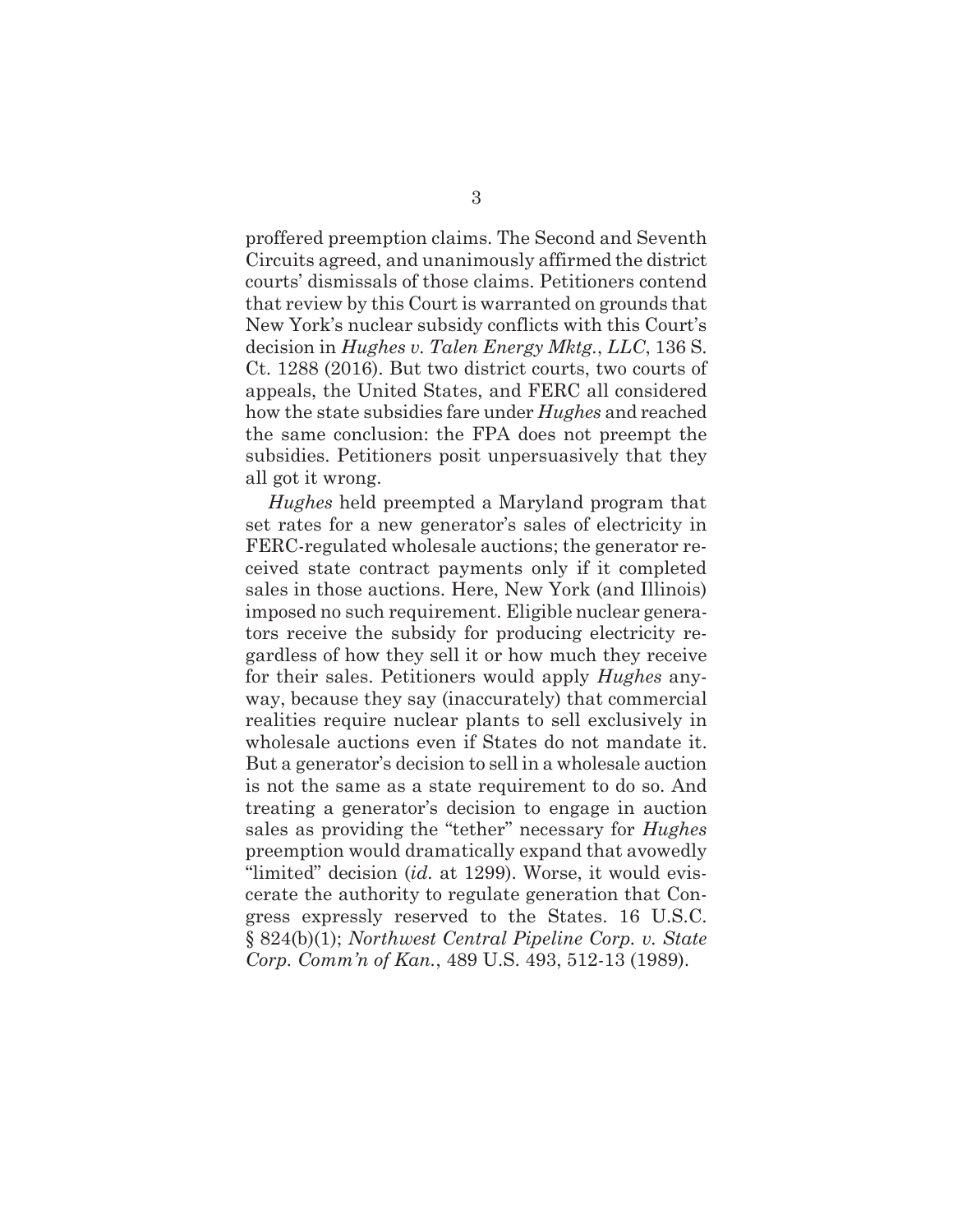As the decisions of the courts of appeals are in agreement with each other, with the views of the expert federal agency, and with this Court's precedent, further review is unwarranted.

#### **STATEMENT**

#### **A. Statutory and Regulatory Framework**

1. When New York consumers turn on their lights, they use electricity produced, transmitted, and sold under the supervision of multiple sovereigns regulating in turn. States regulate generation facilities and electricity production, *Hughes*, 136 S. Ct. at 1292, including "questions of need . . . and other related state concerns," *Pac. Gas & Elec. Co. v. State Energy Res. Conservation & Dev. Comm'n*, 461 U.S. 190, 194, 205 (1983). FERC then regulates transmission of that electric energy and sales for resale in interstate commerce. 16 U.S.C. § 824(b)(1). But the FPA extends federal jurisdiction "only to those matters which are not subject to regulation by the States," 16 U.S.C. § 824(a), and withholds federal jurisdiction over "facilities used for the generation of electric energy" unless "specifically provided." 16 U.S.C. § 824(b)(1). The FPA also reserves to the States the authority to regulate "other sale[s] of electric energy," *id*., including retail sales to end users. *FERC v. Elec. Power Supply Ass'n*, 136 S. Ct. 760, 766 (2016) (*EPSA*).

In short, electricity supply begins with generation and ends with retail sales, both under state control. *Id.* FERC regulates the middle segment, transmission and wholesale sales. *Id*. "[L]ike all collaborative federalism statutes," the FPA thus envisions "a federal-state relationship marked by interdependence." *Hughes*, 136 S. Ct. at 1300 (Sotomayor, J., concurring).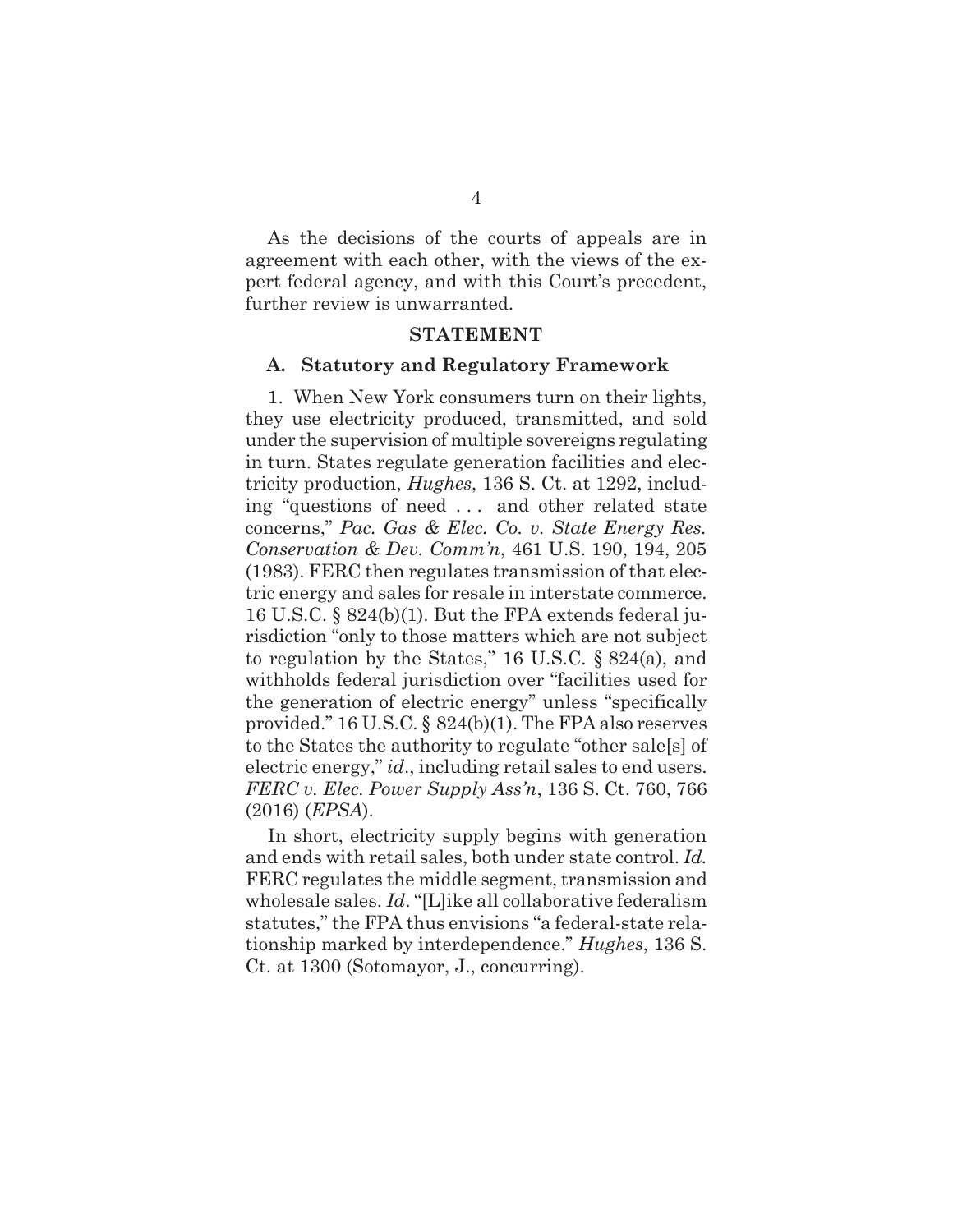2. State authority to regulate generation—including production of electricity sold in interstate commerce predates the FPA. In 1927, this Court held States powerless to set rates for wholesale electricity sales in interstate commerce. *Pub. Utils. Comm'n v. Attleboro Steam & Elec. Co*., 273 U.S. 83, 90 (1927). Yet just five years later, the Court *upheld* Idaho's power to tax the generation of electricity in that State even though the electricity would be sold in Utah. *Utah Power & Light Co. v. Pfost*, 286 U.S. 165, 177-78, 181-82 (1932). The Court explained that the "process of generation" is "essentially local," even if the electricity is immediately sold in interstate commerce. *Id*. at 181.

The FPA carried forward the jurisdictional divide between electricity production and interstate electricity sales. Congress considered removing state authority over facilities that "produce energy [for] interstate" wholesale sales, S. Rep. No. 74-621, at 48 (1935), but chose not to "usurp[]" that authority, H.R. Rep. No. 74- 1318, at 8 (1935).1 Instead it preserved state authority over generation while empowering FERC to regulate wholesale sales.

Congress knew the interlocking state and federal fields were not "hermetically sealed" (*EPSA*, 136 S. Ct. at 776), and actions in each would affect conditions in the other. Even so, Congress drew the statute "with meticulous regard for the continued exercise of state power, not to handicap or dilute it in any way." *Oneok*, *Inc. v. Learjet*, *Inc.*, 135 S. Ct. 1591, 1599 (2015) (quotation omitted).

<sup>1</sup> *See id.* at 27 (omitting Senate bill provisions that would have removed state authority over "the production of electric energy for interstate transmission").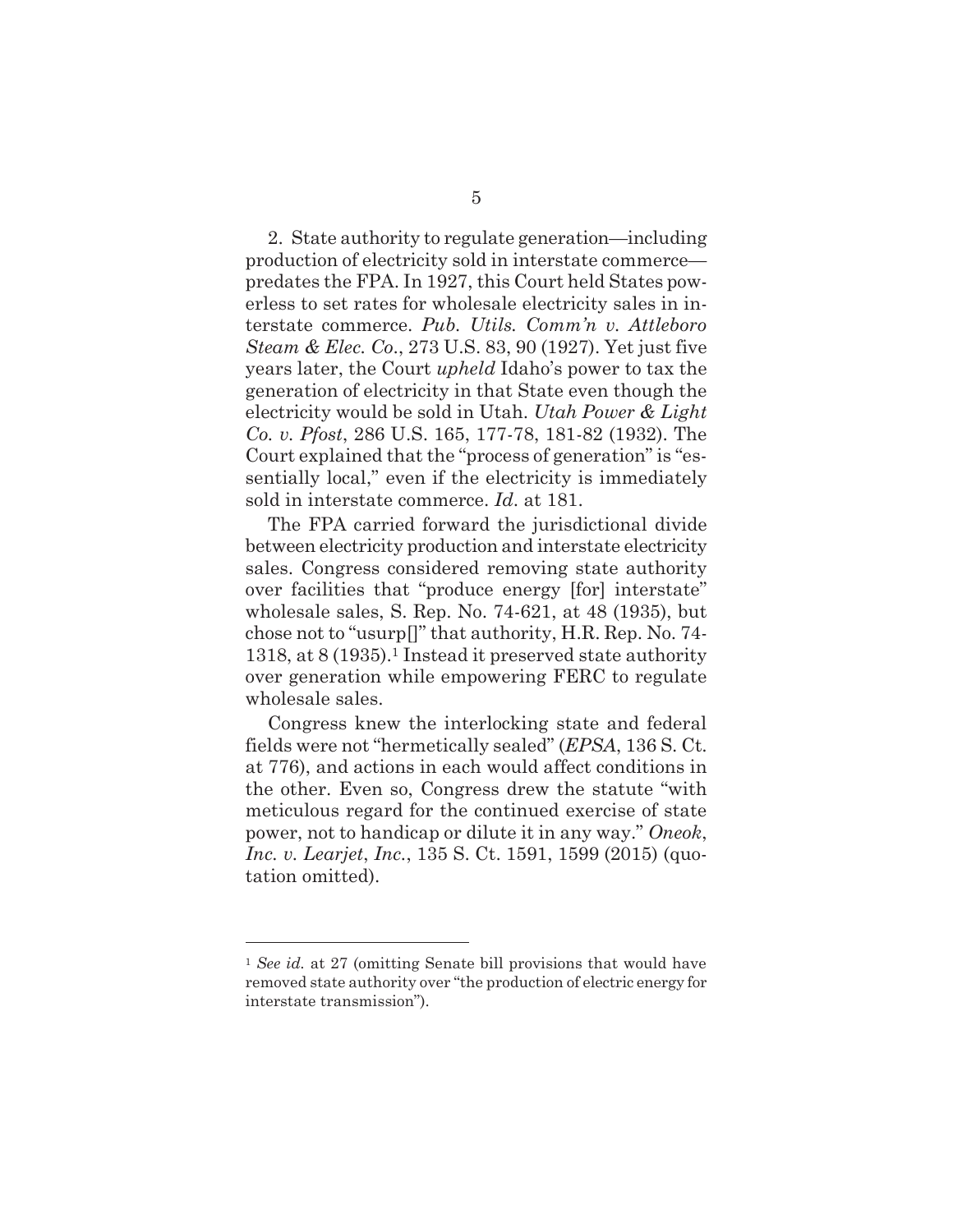3. When the FPA was enacted, most utilities "controlled their own power plants, transmission lines, and delivery systems, operating as vertically integrated monopolies." *EPSA*, 136 S. Ct. at 768. They sold generation, transmission, and distribution services as "a single bundled package" to captive retail customers in franchised service territories. *Cal. Indep. Sys. Operator Corp. v. FERC*, 372 F.3d 395, 396 (D.C. Cir. 2004).

Beginning in the 1970s, Congress and the Commission started promoting development of independent power producers and reliance, where possible, on competitive forces to ensure just and reasonable wholesale prices. *See New York v. United States*, 535 U.S. 1, 7-10 (2002). To prevent vertically integrated utilities from stifling competition by throttling access to the grid, FERC in 1999 encouraged utilities to turn over transmission operations to independent operators. *Id.* at 11. Seven operators now serve areas covering roughly two thirds of the country's electricity usage, with each administering a regional grid. *EPSA*, 136 S. Ct. at 768. Each also operates competitive auctions to set wholesale electricity prices (*id.*), though the regional markets differ and FERC often eschews one-size-fits-all requirements. *E.g.*, Wholesale Competition in Regions with Organized Electric Markets, Order No. 719, 125 FERC ¶ 61,071, P 512 (2008). New York's grid and wholesale auctions are operated by the New York Independent System Operator (NYISO). Pet. App. 6a-7a.

4. Some States, including New York, likewise revised their retail regulation to rely more on competition among independent generators. New York required most of its vertically integrated utilities to divest their generation facilities. As a result, most generation facilities in the State now are owned by independent power producers.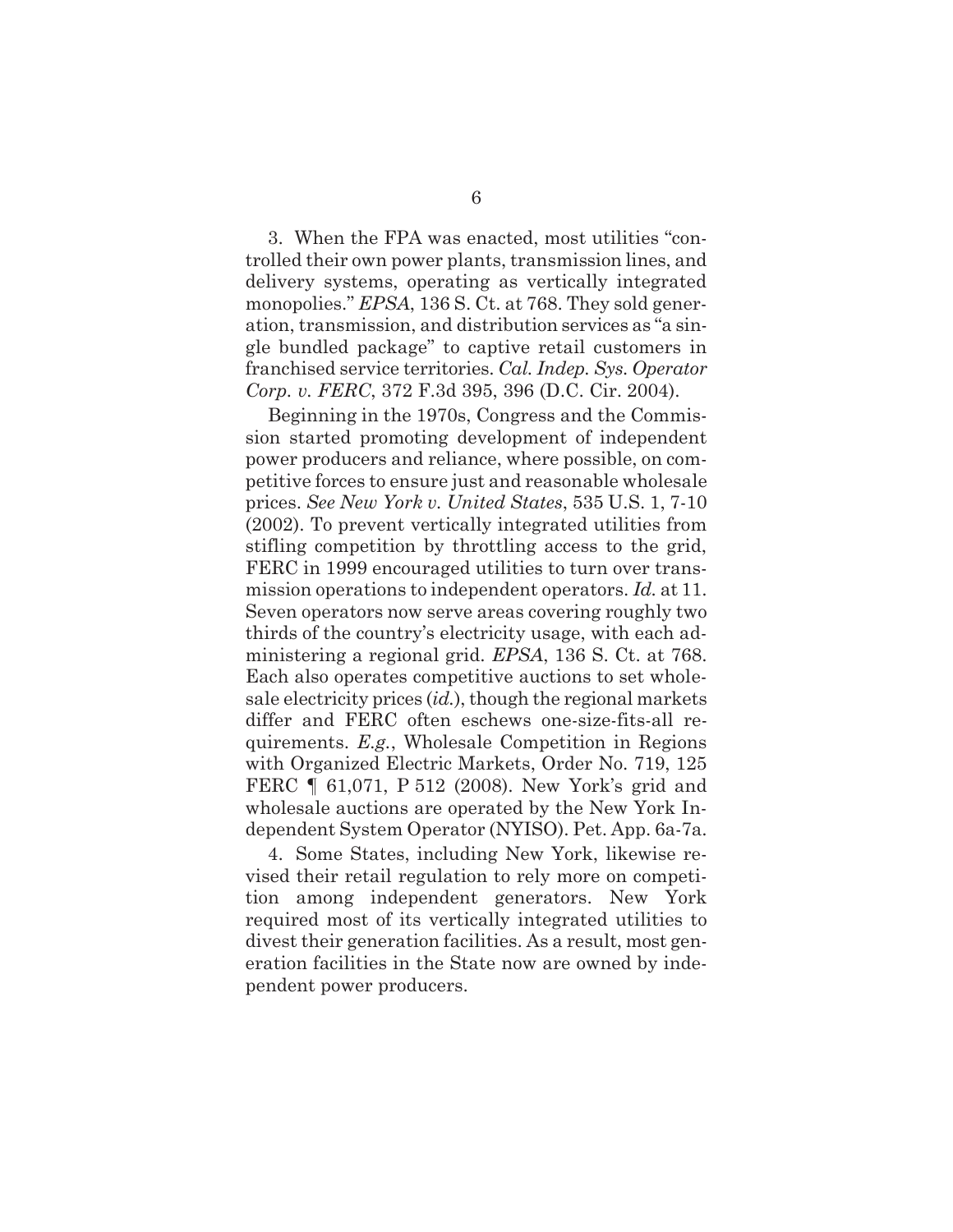New York generators can sell power either at wholesale or at retail. At wholesale, they can sell in the NYISO auctions or by entering into contracts that transfer rights to electricity outside the auctions. For example, generators can sell by contract to local utilities, which re-sell the purchased electricity to retail consumers. *Hughes*, 136 S. Ct. at 1292, 1293-94 & n.3; FERC, Div. of Energy Mkt. Oversight, *Energy Primer* at 90 (2015) (*Primer*), https://perma.cc/XPC8-8TQQ; *see also* Pet. App. 10a. Utilities selling electricity to retail customers are called "load serving entities" or "LSEs." Alternatively, generators can sell to marketers who act as middlemen between generators and LSEs. *Automated Power Exch. Inc. v. FERC*, 204 F.3d 1144, 1148 (D.C. Cir. 2000).

At retail, generation-owning companies can sell electricity directly to end users in one of two ways. First, because New York has opened most of the State to competition for retail sales, generators can become competitive suppliers and sell directly to retail customers. Joint Appendix, Vol. 2, at A-182, 191, *Coalition for Competitive Elec. v. Zibelman*, 906 F.3d 41 (2d Cir. 2018) (No. 17-2654) (C.A. Joint App'x).2 Second, some New York LSEs remain vertically integrated, and continue to sell to retail customers in franchised service areas. The Long Island Power Authority (LIPA), for example, owns part of the Nine Mile 2 nuclear plant, receives the challenged Zero-Emission Credit (ZEC) subsidy for its share of plant output, and sells electricity directly to retail customers. *See* C.A. Joint App'x at A-97, 144, 232.

<sup>2</sup> An affiliate of the ZEC plant owners owns a competitive supply company and sells power to retail customers. *See* Choosing Your New York Electric and Gas Companies, Constellation, https://perma.cc/7R3R-VYBH (last visited Nov. 14, 2017).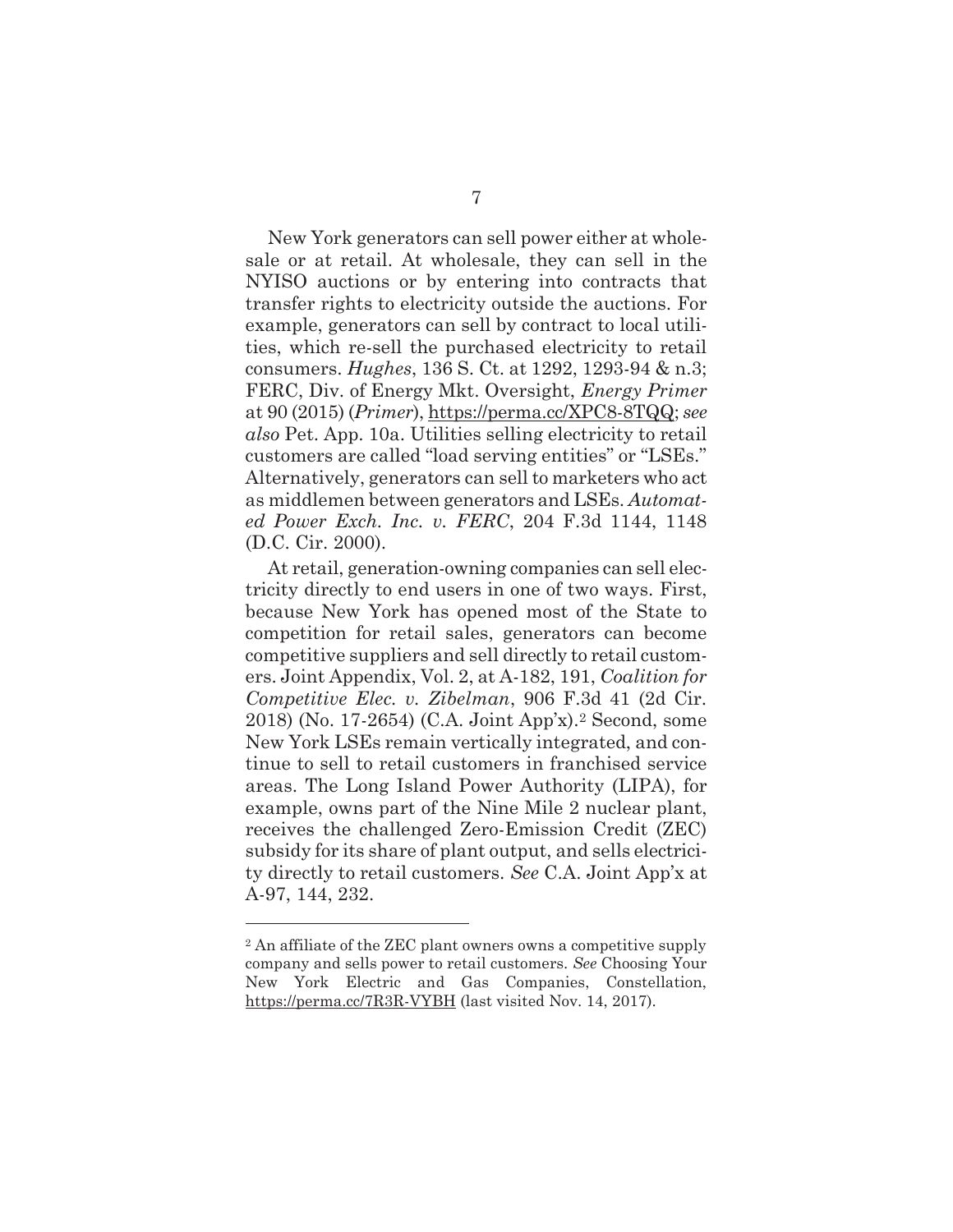### **B. State Environmental and Public-Health Regulation of the Generation Mix**

1. When regulating wholesale sales under FPA subchapters II and III, FERC does not consider "health, safety, [or] environmental" concerns. *Grand Council of Crees* (*of Quebec*) *v. FERC*, 198 F.3d 950, 957 (D.C. Cir. 2000) (quotation omitted). The FERC-regulated wholesale auctions are explicitly neutral as to "environmental or technological goals." *ISO New England Inc.*, 138 FERC ¶ 61,027, P 91 (2012). But FERC has never suggested that States must be similarly indifferent to those values when exercising their FPA authority.

FERC acknowledges that "resource decisions are the prerogative of state commissions," which "may wish to diversify their generation mix to meet environmental goals in a variety of ways." *S. Cal. Edison Co.*, 70 FERC ¶ 61,215, at 61,676, *reh'g denied*, 71 FERC ¶ 61,269 (1995). For example, "a state may choose to require a utility to . . . purchase power from the supplier of a particular [] resource." *Id.* at 61,676; *see also Allco Fin. Ltd. v. Klee*, 861 F.3d 82, 101 (2d Cir. 2017), *cert. denied*, 138 S. Ct. 926 (2018). Alternatively, States may "impos[e] a tax on fossil generators," or give "direct subsidies" or "tax incentives" to "alternative generation." *S. Cal. Edison Co*., 71 FERC ¶ 61,269, at 62,080 (1995); *see also New England Power Generators Ass'n v. FERC*, 757 F.3d 283, 291 (D.C. Cir. 2014) (States may "subsidize the construction of [preferred] generators" to achieve environmental goals, while FERC regulates how those generators participate in wholesale markets).

2. Where utilities remain vertically integrated, States can direct them to build generation facilities of desired types. Elsewhere, States accomplish generation goals by enacting portfolio standards, which require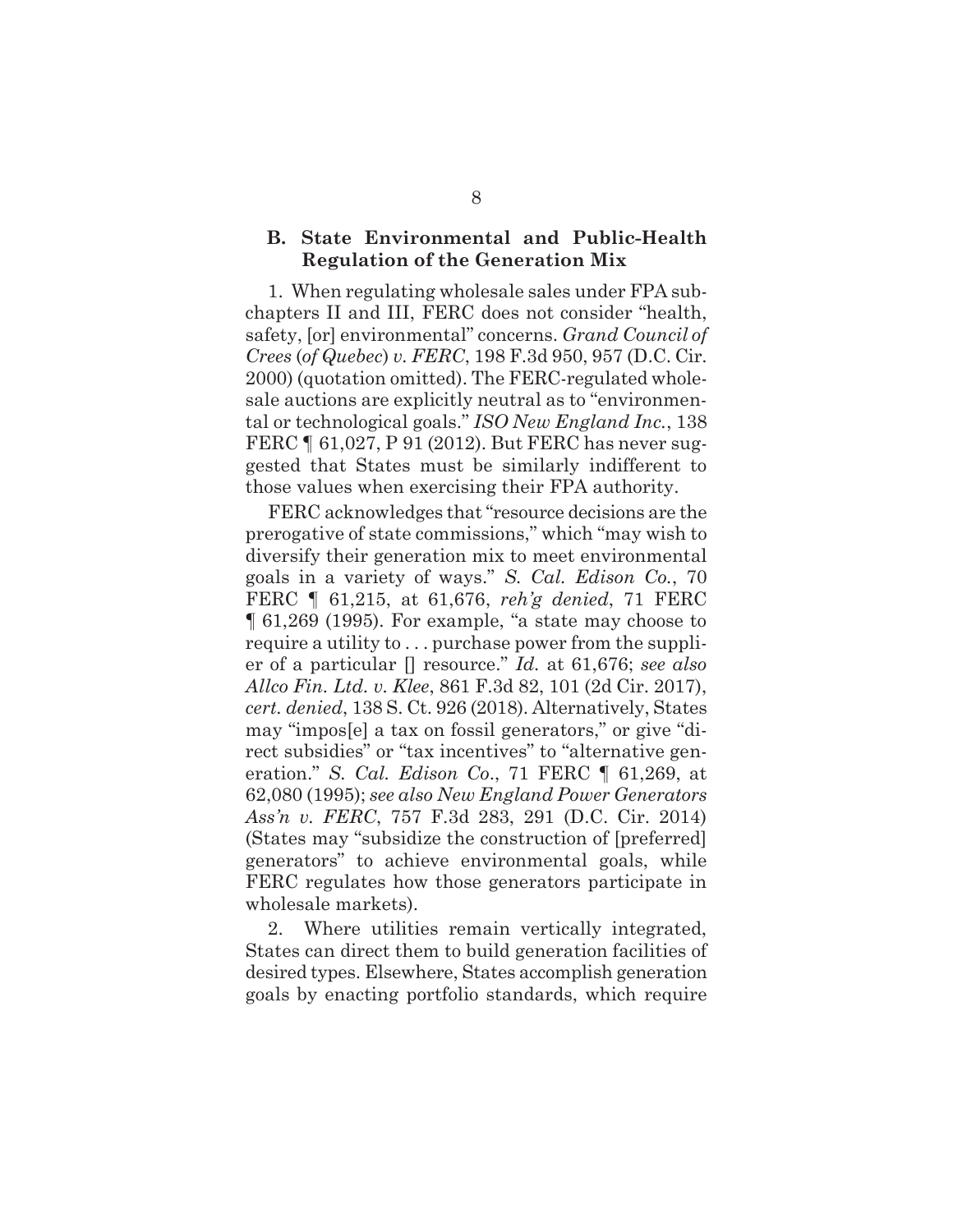LSEs to serve customers with electricity produced using eligible technologies.

Some portfolio standards require LSEs to buy the actual electricity produced by the favored generation. More commonly, state law separates the attributes of environmentally friendly electricity production from the electricity itself. *Wheelabrator Lisbon, Inc. v. Conn. Dep't of Pub. Util. Control*, 531 F.3d 183, 186 (2d Cir. 2008). These attributes are recorded using certificates or credits that document that one megawatt-hour of electricity was produced by qualifying means.3 LSEs comply with applicable State requirements by buying the certificate or credit, with or without the associated electricity. As explained below, New York used this approach in the challenged order to support both new renewable and existing nuclear generation.

Twenty-nine States and the District of Columbia have enacted portfolio standard requirements. *Primer*  at 52. And their efforts are responsible for roughly half the growth in the Nation's renewable energy since 2000. National Conference of State Legislatures, *State Renewable Portfolio Standards and Goals* (Feb. 1, 2019) (*NCSL RPS Report*), https://perma.cc/WTJ6- N3VV (last visited Feb. 23, 2019). Each State defines for itself what technologies qualify and how many credits its LSEs must buy. *See Allco*, 861 F.3d at 93. At least 21 States and the District of Columbia have adopted granular requirements to support investment in specific technologies, such as offshore wind or rooftop solar generation. *NCSL RPS Report*. At least one

<sup>3</sup> A generator's instantaneous output is measured in megawatts, and its output over time is measured in megawatt-hours. Union of Concerned Scientists, *How is Electricity Measured?*, https://perma. cc/VNA8-7DX6 (last visited Mar. 4, 2019).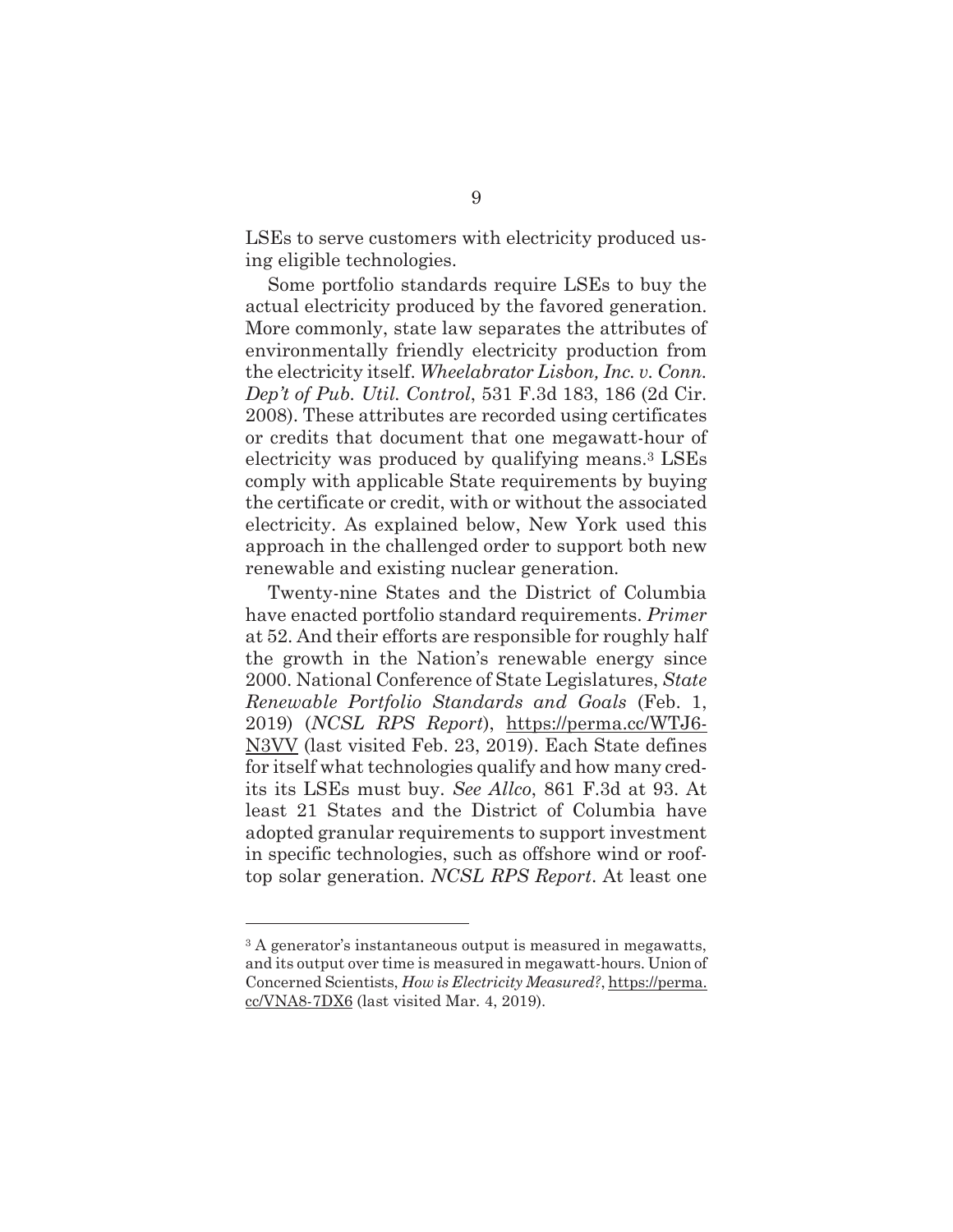State (Indiana) allows utilities to meet part of the requirement with nuclear energy. *Id.*

Under this well-established model, when an eligible generator sells electricity and an attribute credit together in a wholesale sale, the transaction is "bundled" and subject to FERC's jurisdiction. *WSPP, Inc*., 139 FERC  $\parallel$  61,061, P 24 (2012). When the generator sells the electricity and the credit separately, the sales of the different products yield separate revenue streams. The wholesale electricity sale remains subject to FERC's jurisdiction, but the "unbundled" credit sale is not. *Id.* FERC has consistently concluded that state law—not federal law—governs how generation attribute credits are created, valued, and sold. *Id.*; *Am. Ref-Fuel Co*., 105 FERC ¶ 61,004, P 23 (2003), *appeal dismissed sub nom. Xcel Energy Servs. Inc. v. FERC*, 407 F.3d 1242 (D.C. Cir. 2005).

#### **C. New York's Clean Energy Standard**

In 2016, the New York Public Service Commission issued a Clean Energy Standard aimed at fulfilling two state energy goals: (1) to generate half of New York's electricity from renewable resources by 2030; and (2) to reduce statewide greenhouse gas emissions by 40 percent over the same period. Pet. App. 39a. To achieve these ends, the order created two programs.

One program—which petitioners have not challenged—supports development of new renewable generation by requiring a state agency to buy increasing amounts of unbundled "renewable energy credits" (RECs) from qualifying generators, thereby providing them a subsidy. Pet. App. 8a, 39a. Eligible generators receive one REC for each megawatt-hour of renewable electricity they produce. *Id.*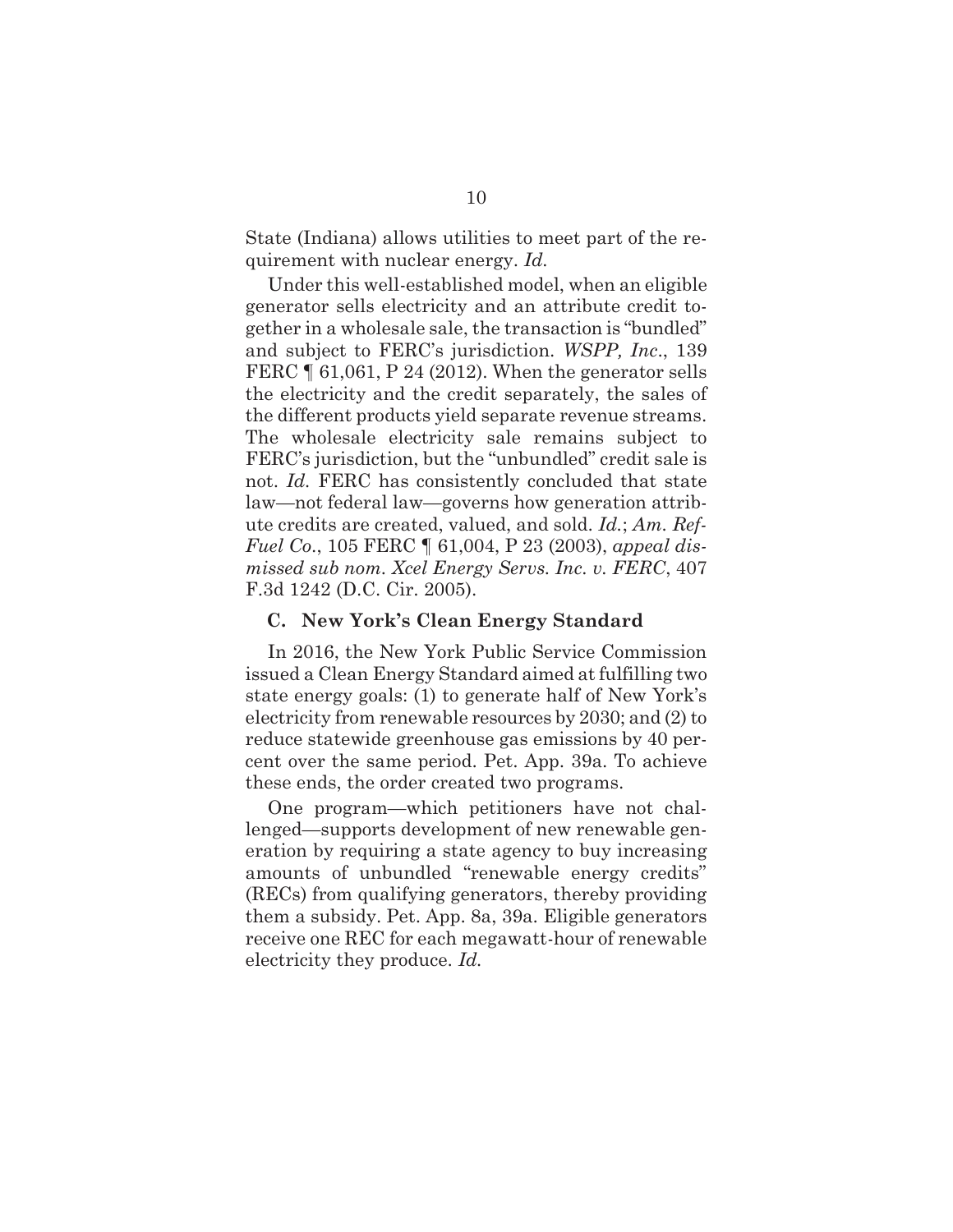The nuclear subsidy, challenged here, is not directed at new generation but instead aims to preserve temporarily, while the renewable build-out occurs—the continued operation of certain nuclear power plants. Like a REC, a ZEC is "a credit for the zero-emissions attributes of one megawatt-hour" of qualifying "electricity production." Pet. App. 8a, 40a. It is a subsidy "for each unit of electricity generated," Pet. 4, without regard to "whether or where the generators sell their power." Pet. App. 58a.

As of 2014, nuclear power plants generated 31 percent of New York's electricity. *See* Pet. App. 40a. But several of those nuclear plants were on the verge of closing prematurely, in part because no means was in place to compensate them for avoiding the public health costs of fossil-fueled generation emissions. C.A. Joint App'x at A-271. The Commission found that if those nuclear plants were to retire, the resulting gap in New York's electricity supply would be filled in the short run with additional fossil-fueled electricity, causing the annual emission of an extra fifteen million tons of carbon dioxide plus other pollutants. Pet. App. 40a-41a; C.A. Joint App'x at A-103. New York evaluated whether it could avert that outcome by building even more renewable generation instead of retaining the nuclear plants, but concluded that it would be "virtually impossible" to build sufficient new resources at the scale and pace needed. C.A. Joint App'x at A-211.

To avoid paying unnecessarily, New York limited ZEC eligibility to nuclear plants that could meet five criteria.4 Applying these criteria, it deemed three nuclear plants ZEC-eligible. *Id.*

<sup>4</sup> ZEC eligibility is based on: (1) a nuclear plant's past contribution to New York's clean-energy mix; (2) whether the plant would be at risk of retiring without ZECs; (3) ZEC costs and benefits compared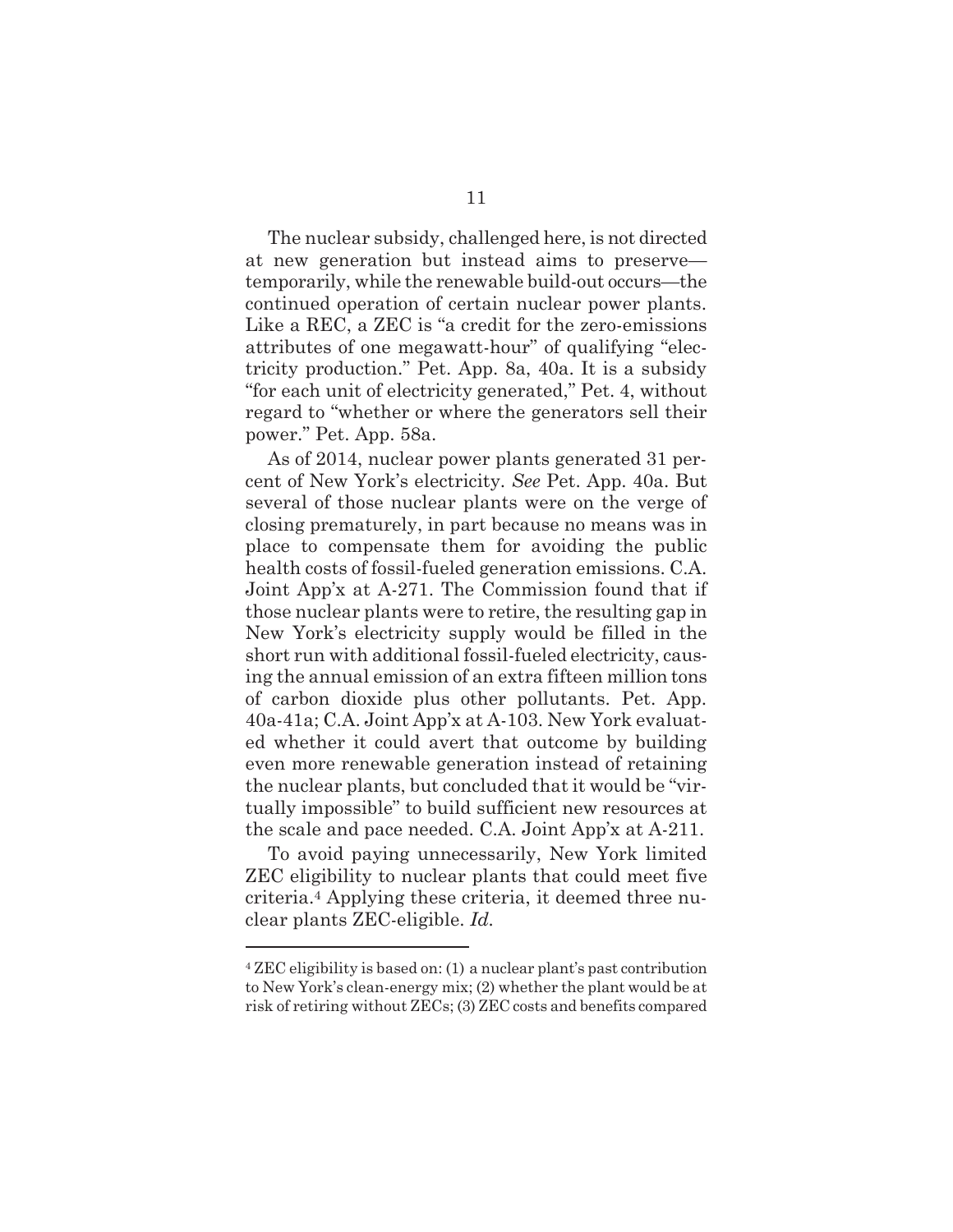Because there were too few eligible plants to allow for effective competition and market pricing, New York set ZEC prices administratively. Pet. App. 43a n.7. Prices are based on a federal inter-agency approximation of the "damage from carbon emissions." Pet. App. 9a. New York then subtracts "the portion of that cost already captured" through the State's participation in a regional emissions cap-and-trade program, and multiplies the result by the tons of carbon avoided by each megawatt-hour of zero-emission energy. *Id.* ZEC prices are set in six two-year tranches. For the first two years, the ZEC subsidy is fixed at \$17.48 per megawatt-hour. Pet. 9-10.

ZEC prices for the remaining two-year periods are governed by the formula above, but may be reduced below those levels based on two considerations. Pet. App. 9a. First, to reduce the risk of paying subsidies no longer needed to keep the plants operating, ZEC prices in later tranches are reduced if forecast wholesale electricity prices rise above a benchmark. As the court of appeals observed, this adjustment looks to future price forecasts and never "true[s] up" or adjusts ZEC prices in response to actual prices in any wholesale auction. *Id.* at 9a-10a, 16a-17a. Second, ZEC prices in the last three tranches may be reduced if New York experiences stronger-than-predicted renewable development. If the non-nuclear power mix becomes greener than expected, retaining the nuclear plants' zero-emission energy will displace less carbon.

The ZEC program is time-limited and will expire in 2029, or perhaps sooner. C.A. Joint App'x at A-104. The State can modify or end the ZEC program if a national,

to other clean-energy alternatives; (4) impacts on ratepayers; and (5) the public interest. Pet. App. 8a.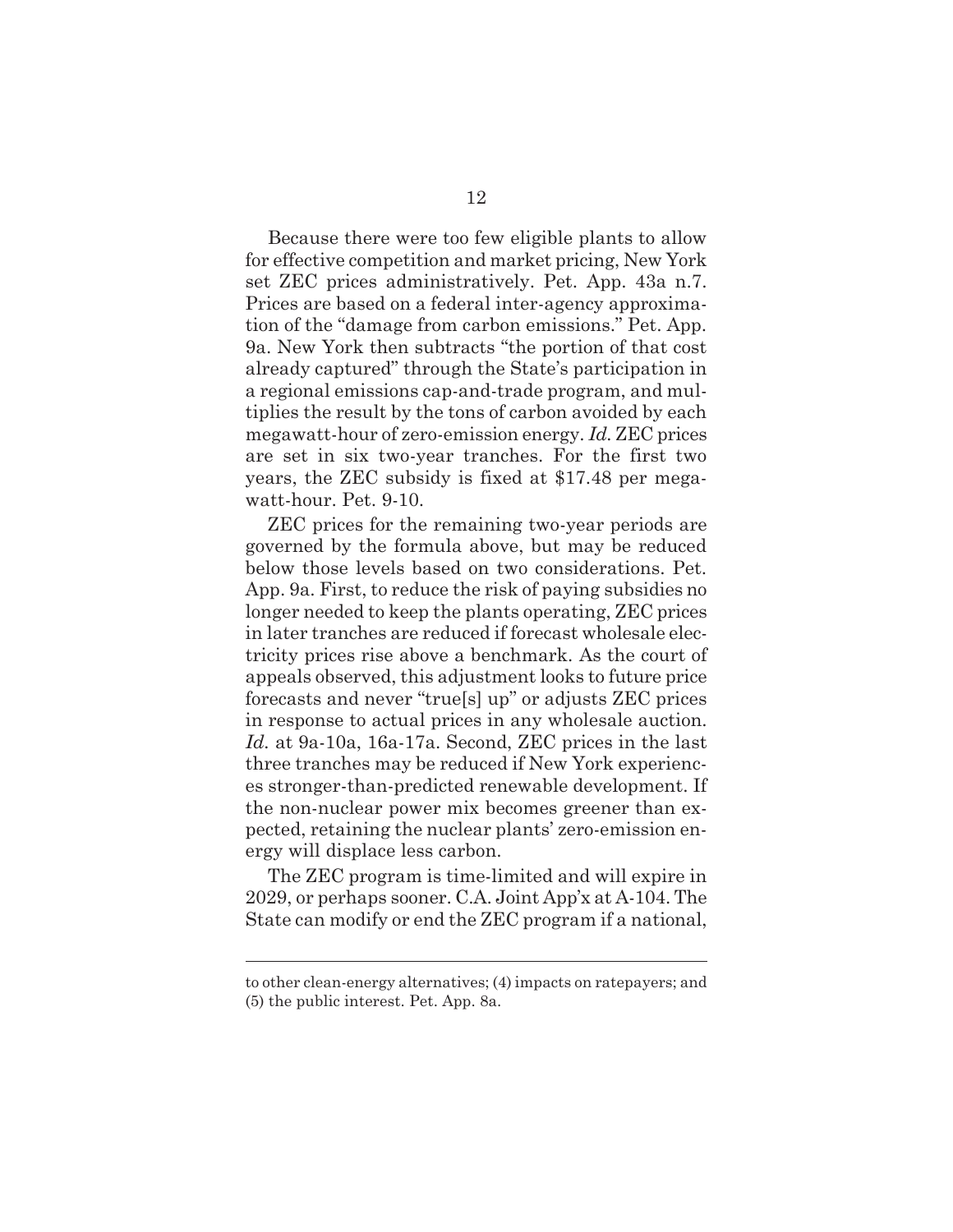regional, or other program similarly "pays for or internalizes the value of the zero-emission attributes." *Id.* at A-254. NYISO, the wholesale market operator, said it supports using ZECs to retain nuclear generation "until longer-term market solutions can be developed."5

#### **D. Proceedings Below**

l

Competing generators, who perceive that they will benefit from higher electricity prices if the nuclear plants retire, sued in federal court. They claimed that ZECs were preempted by the FPA and contrary to the Commerce Clause. Pet. App. 5a.

The district court granted motions to dismiss the preemption claims on two alternative grounds. First, relying on this Court's decision in *Armstrong v. Exceptional Child Center*, *Inc.*, 135 S. Ct. 1378 (2015), the court held that plaintiffs had neither a Supremacy Clause nor FPA cause of action and that the FPA's comprehensive administrative scheme foreclosed private parties bypassing FERC and litigating preemption claims in district court. Pet. App. 50a. On the merits, the court held that plaintiffs failed to state a plausible preemption or Commerce Clause claim. Pet. App. 52a, 70a, 78a, 91a.6

<sup>5</sup> *See* ECF No. 55-1 (Order Adopting a Clean Energy Standard), App'x B at 73, *Coal. for Competitive Elec. v. Zibelman*, 272 F. Supp. 3d 554 (S.D.N.Y. 2017) (No. 1:16-CV-8164); Letter from Bradley C. Jones, President & CEO, NYISO, to Hon. Audrey Zibelman, Chair, N.Y. State Pub. Serv. Comm'n, Case 15-E-0302 – Proceeding on Motion of the Commission to Implement a Large-Scale Renewable Program and a Clean Energy Standard 2 (July 22, 2016), https://perma.cc/G4NR-DG23.

<sup>6</sup> A pending state-court challenge, *Hudson River Sloop Clearwater, Inc. v. N.Y. Pub. Serv. Comm'n*, No. 7242-2016 (N.Y. Sup. Ct. Albany Cty. filed Nov. 30, 2016), asserts that ZECs are ultra vires, arbitrary and capricious, and contrary to state law. On Janu-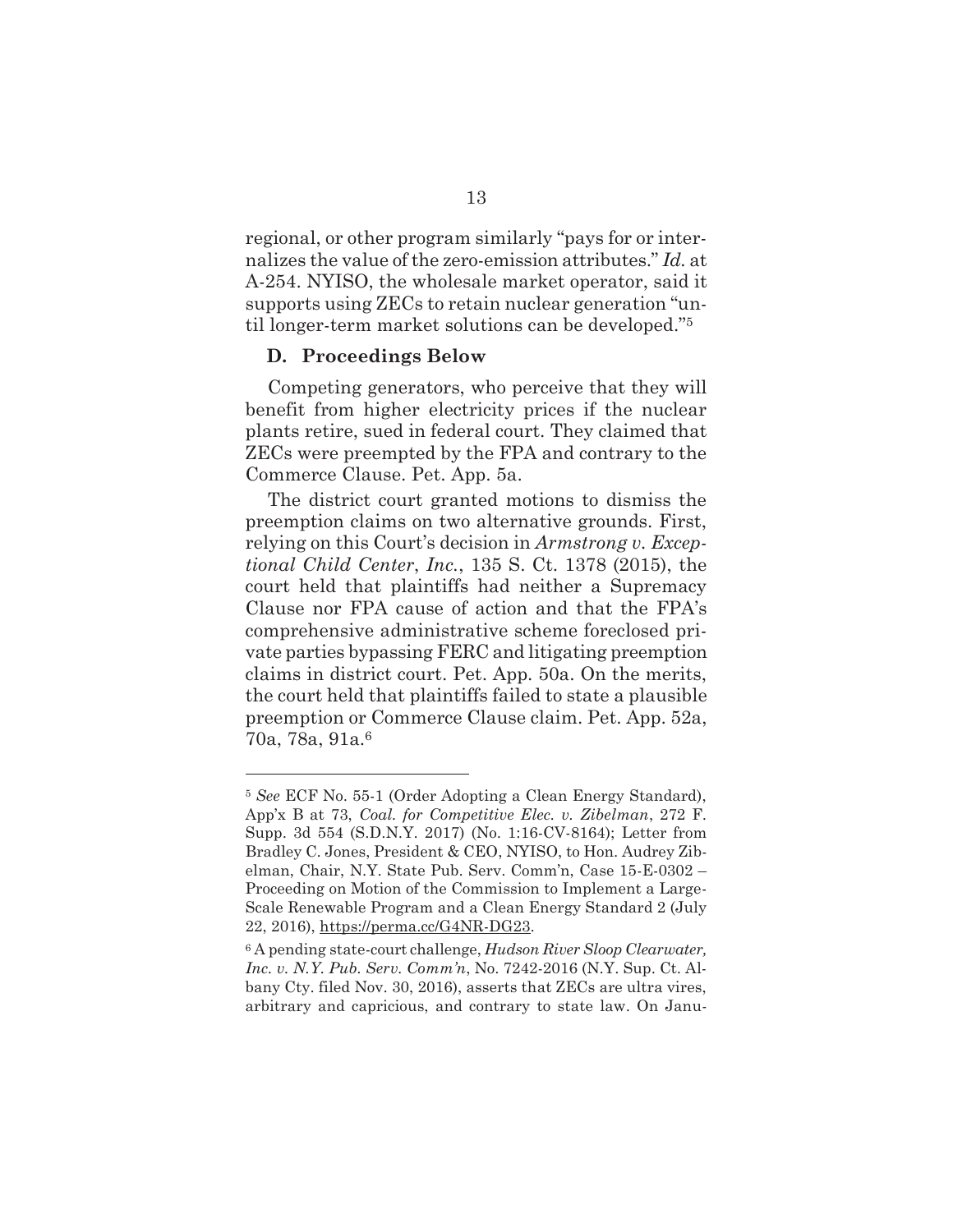The court of appeals affirmed on the merits, without considering the *Armstrong* issue. Pet. App. 12a. The court agreed that New York's ZEC program is not field preempted because it is not impermissibly tethered to wholesale market participation. Pet. App. 6a. ZECs also are not conflict preempted, the court held, because the plaintiffs failed to identify any clear damage to federal goals. *Id.* Its decision comported with the Seventh Circuit's ruling in a recent case raising nearly identical issues, *Elec. Power Supply Ass'n v. Star*, 904 F.3d 518 (7th Cir. 2018), *pet. for certiorari filed*, No. 18-868 (U.S. Jan. 7, 2019). At the Seventh Circuit's invitation, the United States and FERC filed an amicus brief which explained that Illinois's similar ZEC program was not preempted.

### **REASONS TO DENY THE PETITION**

Two courts of appeals (and two district courts) have concluded unanimously that the FPA does not preempt state ZEC programs, which reward qualifying electricity production without regard to how or where the electricity is sold. FERC and the United States agree. And while the state programs may sustain temporarily the continued operation of the subsidized generators, doing so does not interfere with FERC regulation or "distort" (Pet. 31) wholesale markets. FERC comprehensively regulates wholesale auctions, and ZECs (like other production subsidies) can affect those auctions only as FERC allows. FERC is considering whether to revise the rules governing how subsidized generators partici-

ary 22, 2018, the state court dismissed one claim, but denied motions to dismiss the rest. Slip op. at 9. New York believes the remaining claims are baseless, but, if state-court petitioners prevail, their requested relief—nullifying the ZECs—would moot the petition.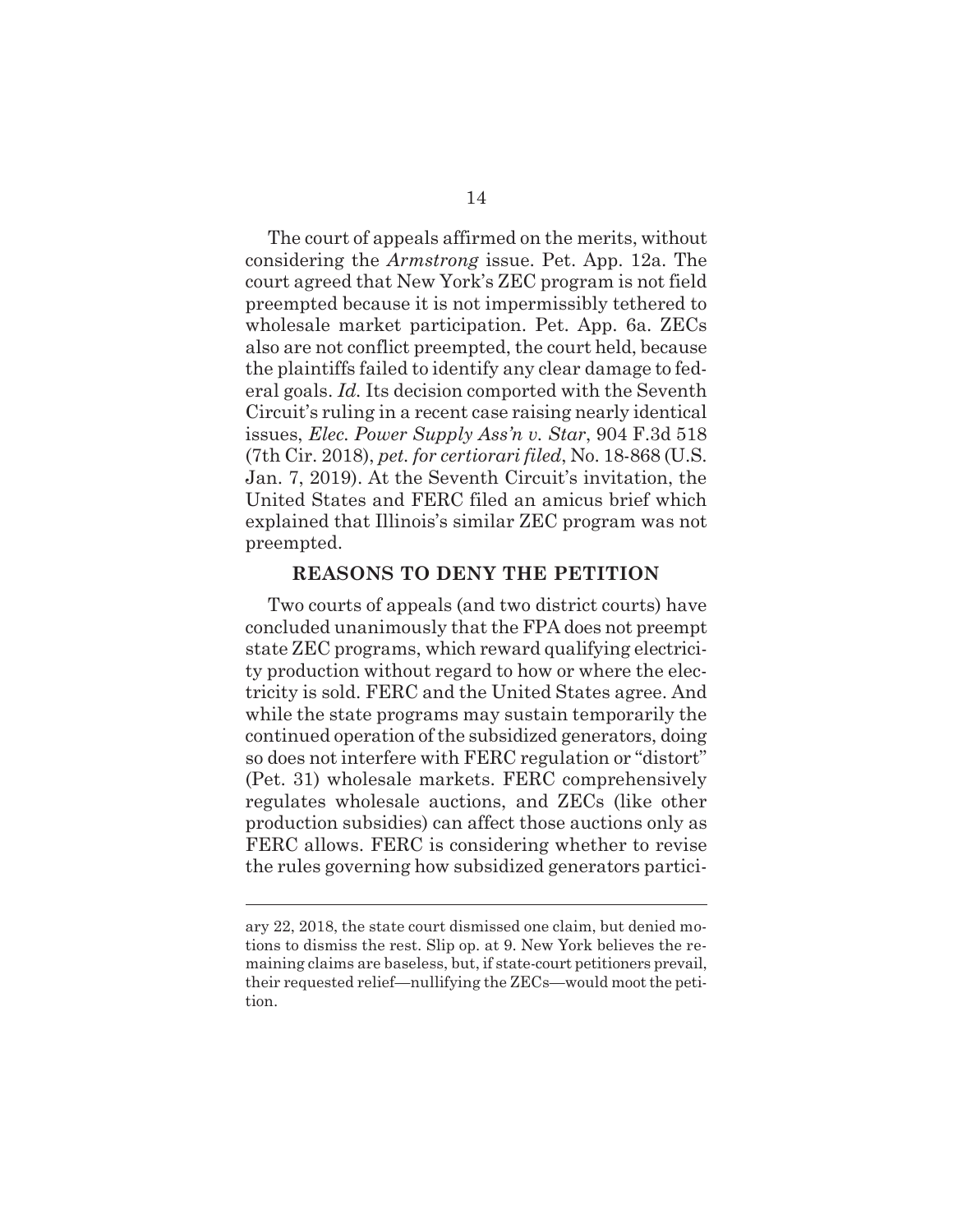pate in wholesale auctions, and affirmed specifically in its *Star* amicus brief that state ZEC programs pose no obstacle to federal regulation. Further review is therefore unwarranted.

These cases also are poor vehicles for consideration of the issue petitioners raise. The district courts dismissed plaintiffs' preemption claims on the merits *and* because the FPA implicitly forecloses private parties bypassing FERC and pursuing preemption claims in federal court. To address the issues raised by these cases fully, the Court would have to confront that question too. But it is not well developed because the courts of appeals did not reach it. Additionally, petitioners' question presented assumes that the generators will sell "their entire output at [FERC-approved] auctions," Pet. i—an assumption their complaint did not allege and they cannot prove.

### **I. There Is No Circuit Split or Other Reason to Grant the Petition.**

FERC, the United States, and every judge to consider the question—two district courts and two unanimous courts of appeals reviewing de novo—have reached the same conclusion: the FPA does not preempt state zero-emission credit programs that subsidize qualifying electricity production while remaining indifferent to how the electricity is sold.

Petitioners seek to flip the significance of this unanimity on its head, suggesting that this Court must step in to correct the supposed errors before they become "entrenched." Pet. 18. That concern is misplaced. The four court decisions—and the views of the United States and FERC as amici—are correct and consistent with long-standing precedent. But if petitioners' position had merit, nothing would foreclose a different court of appeals from reaching a different result upon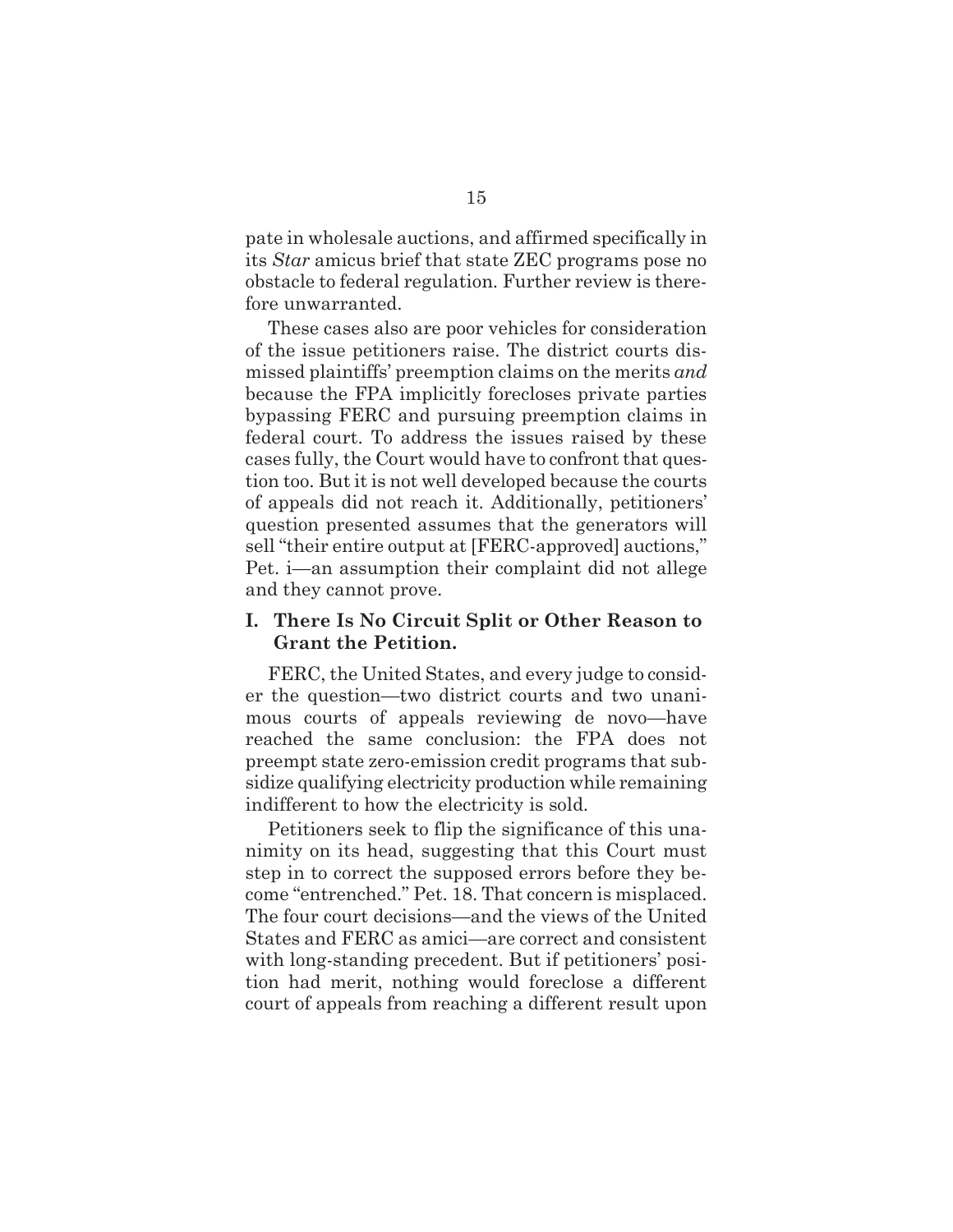review of another state program. Nor would anything foreclose the D.C. Circuit or another court of appeals from reaching a different result on review of a FERC decision addressing like matters.7 Until a court of appeals adopts petitioners' position, this Court's review is unwarranted.

Petitioners claim that the decisions of the Second and Seventh Circuits conflict with this Court's 2016 *Hughes* decision. In *Hughes*, the Court found that Maryland set a wholesale rate—and thus was preempted—because the State required the generator to participate in wholesale auctions, conditioned state payments on the completion of auction sales, and, if that condition was met, substituted fixed contract prices for the variable clearing prices the generator received through the auctions. *Hughes*, 136 S. Ct. at 1299. The Court was precise about what doomed Maryland's law: "So long as a State does not condition payment of funds on capacity clearing the auction, the State's program would not suffer from the fatal defect that renders Maryland's program unacceptable." *Id*.

Since then, three panels of two courts of appeals have understood *Hughes* to mean what it says, and have rejected (without dissent) attempts to broaden it. Pet. App. 15a-16a; *Star* Pet. App. 6a; *Allco*, 861 F.3d at 98-100. Those decisions also harmonize with the recent, clear, and authoritative views of the United

<sup>7</sup> The Commission is empowered to adjudicate FPA preemption claims. *E.g.*, *Orangeburg v. FERC*, 862 F.3d 1071, 1081 (D.C. Cir. 2017); *Cal. Pub. Utils. Comm'n*, 132 FERC ¶ 61,047, P 69, *clarified*, 133 FERC ¶ 61,059 (2010), *reh'g denied*, 134 FERC ¶ 61,044, (2011). Aggrieved parties can seek review either in the court of appeals for the D.C. Circuit or any circuit where the public utility to which the order relates is located or has its principal place of business. 16 U.S.C. § 825*l*(b).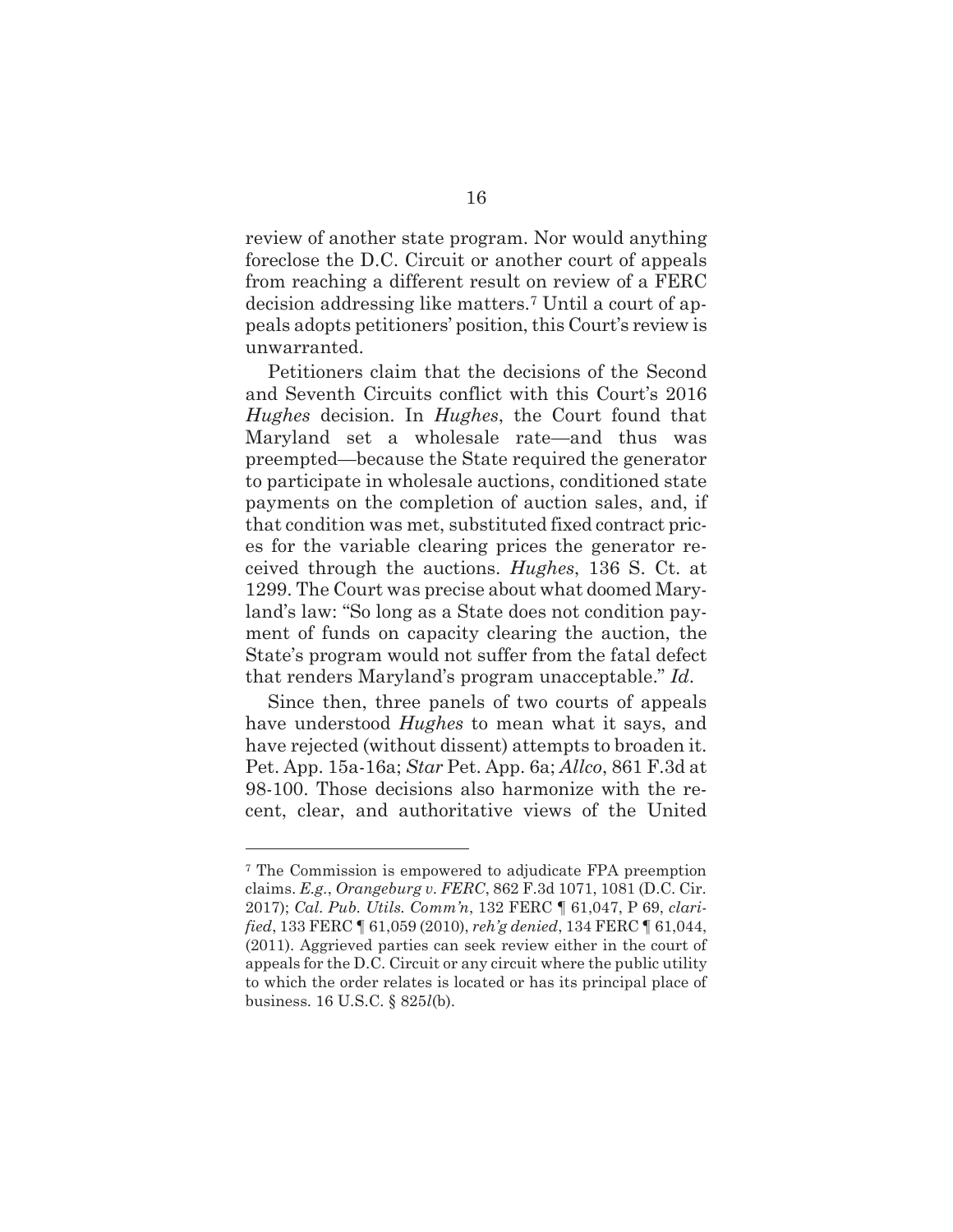States and FERC. In *Star*, FERC and the United States filed an amicus brief—authorized by the Solicitor General, *see* 28 C.F.R. § 0.20(c)—arguing that the ZEC program is not preempted. Brief for the United States and the Federal Energy Regulatory Commission as Amici Curiae in Support of Defendants-Respondents and Affirmance at 7, 22, 27*, Village of Old Mill Creek v. Star*, 904 F.3d 518 (7th Cir. 2018) (No. 17-2433) (U.S. *Star Br.*). As the government explained, ZECs are "commodities that represent the environmental attributes of a particular form of power generation" and "not payments for, or otherwise bundled with, sales of energy or capacity at wholesale." *Id.* at 10. Thus, they "fall outside of FERC's exclusive jurisdiction over wholesale transactions." *Id.* (citation omitted).

*Hughes*, the government said, found that Maryland adjusted a wholesale rate because the program "conditioned [its] subsidy on generators' participation in the wholesale auction (bidding and clearing requirement)." *Id.* at 9. Illinois (and New York), in contrast, "imposed no such condition on ZECs." *Id.* at 10. Instead, eligible generators receive ZECs "for production of zeroemission power, regardless of whether they opt to sell that power via wholesale auction, bilateral contracts, or directly to retail customers." *Id.* at 16. Thus, the government concluded, ZECs "lack[] the 'fatal defect' that undid the Maryland program," and instead fall within the states' "reserved authority over generation facilities." *Id.* at 7, 10 (citation omitted).

The government also saw no similarity between the States' mechanism to reduce ZEC subsidy payments under some conditions and Maryland's replacement of auction rates with fixed rates set through the contract for differences. *Id.* at 14. Unlike Maryland's contract,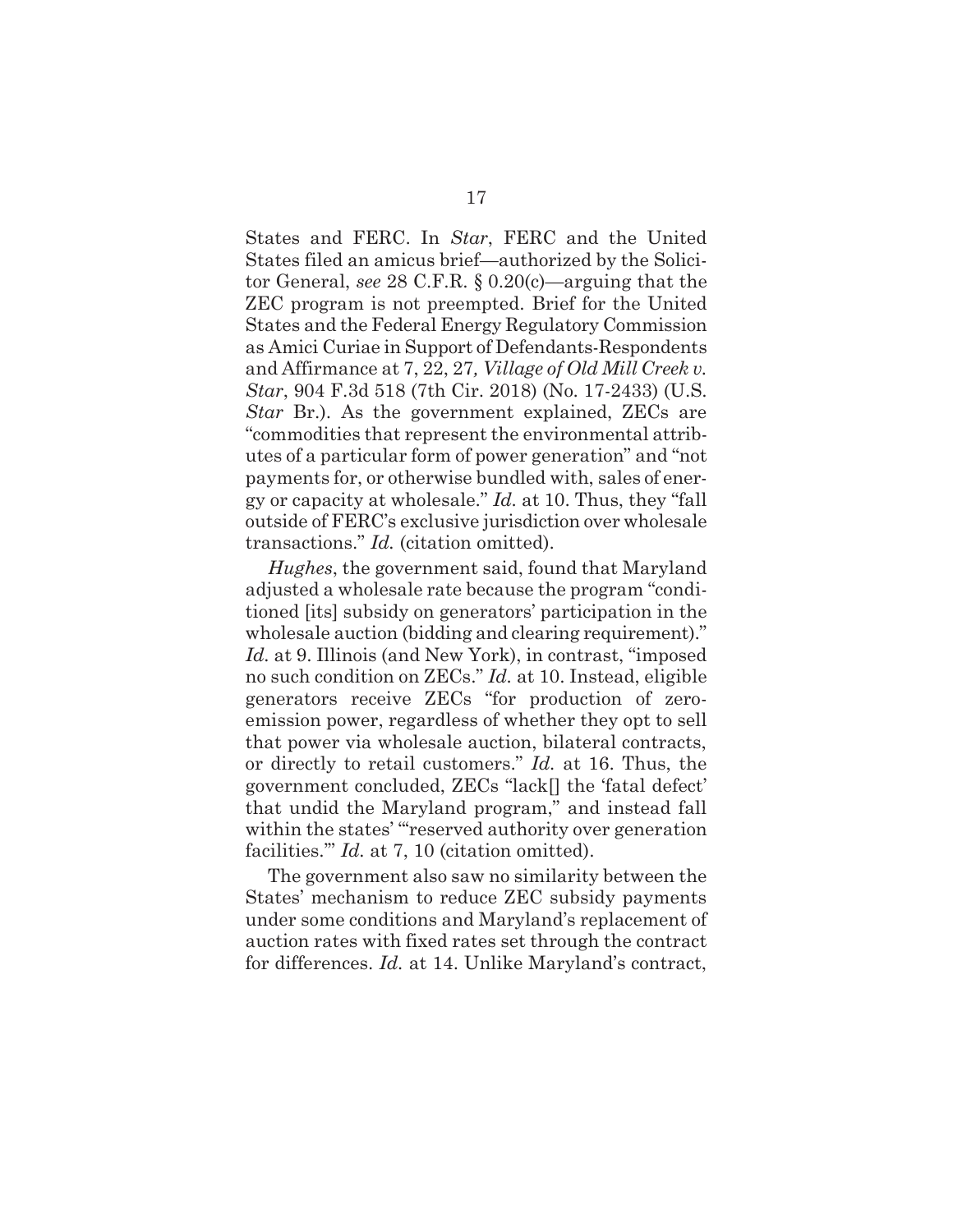the State programs here "do[] not link ZECs to a particular generator's actual wholesale revenues." *Id.*

## **II. Like Other Generation Subsidies, ZECs Have No Forbidden Effect On Wholesale Auctions.**

Petitioners contend that ZECs are preempted because they threaten to distort the auctions on which FERC relies to set just and reasonable wholesale rates. *See* Pet. 17-18. Petitioners are mistaken both legally and factually.

### **A. That subsidies increase supply does not trigger preemption.**

The law is clear and well-settled: state regulation of production—a field the FPA expressly reserves for the States—is not preempted merely because it affects conditions in the federal field. A contrary rule would "largely . . . nullify that part of [the statute] that leaves to the States control over production, for there can be little if any regulation of production that might not" have such effects. *Northwest Central*, 489 U.S. at 514; *see* 16 U.S.C. § 824(b)(1); Pet. App. 20a-22a.

The United States and FERC have been exceptionally clear and consistent on this point. As their *Star* brief explained (at 7), when States regulate in their field, the "spillover" effect on wholesale markets "does not warrant preemption." States "select the type of generation to be built'" and their choices "'accumulate into the available supply transacted through the interstate market.'" *Id.* at 16-17 (quoting *PPL EnergyPlus*, *LLC v. Solomon*, 766 F.3d 241, 255 (3d Cir. 2014), *cert. denied*, 136 S. Ct. 1728 (2016)).

The United States has adhered to this view for decades. In *Northwest Central*, the United States explained that the Natural Gas Act did not preempt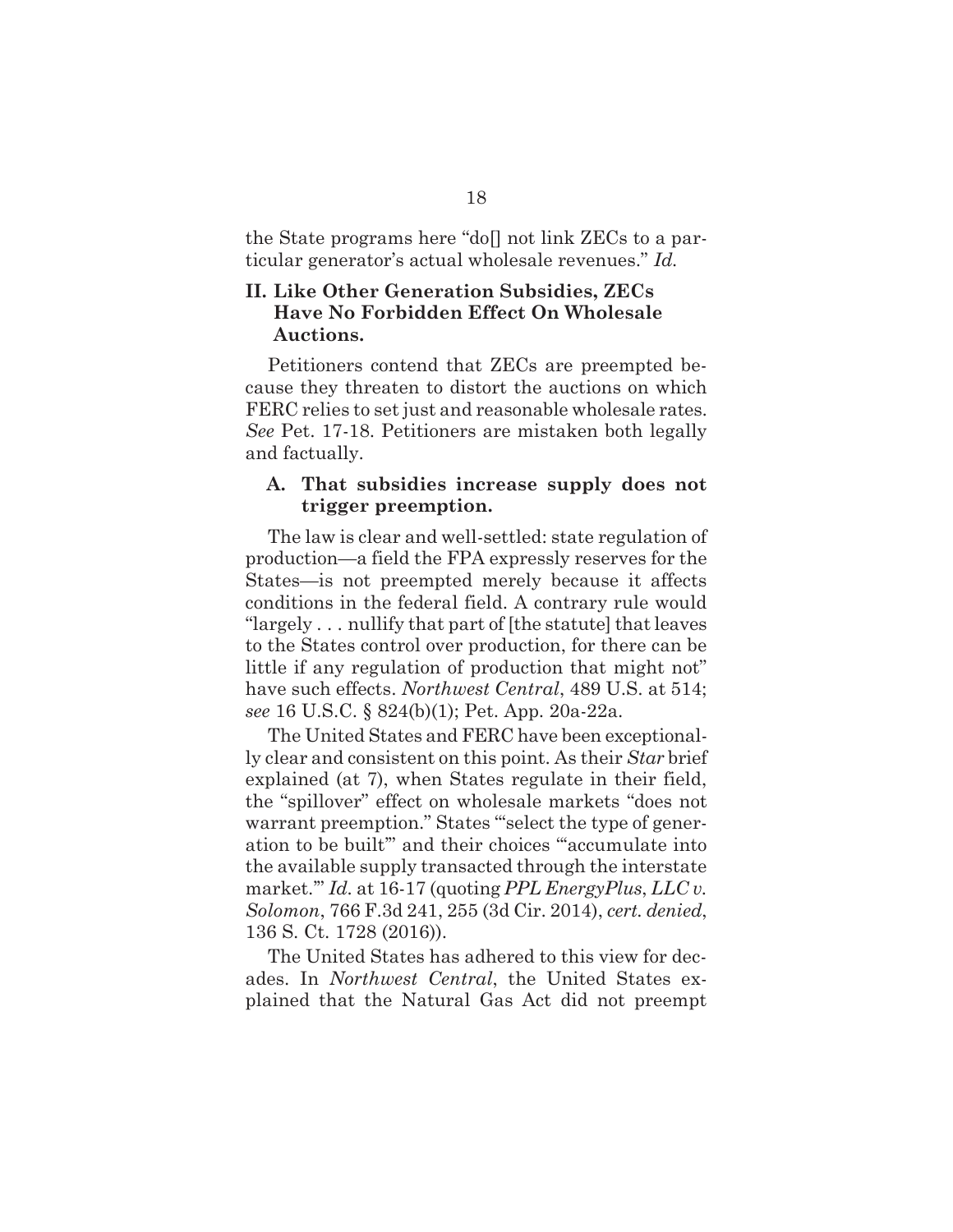Kansas's imposition of a use-it-or-lose-it policy on gas producers, even though the policy was "intended to influence" interstate pipelines' purchasing decisions. The government said that the rule merely regulated the actions of gas producers subject to state jurisdiction and that federal regulation of interstate pipelines does not "protect [them] from the effects of state regulations that form the environment in which [they] conduct[] business within the state." *See* Pet. App. 21a; Brief for the U.S. and FERC as Amici Curiae at \*20, \*31-32, *Northwest Central*, 489 U.S. 493, 1988 U.S. S. Ct. Briefs LEXIS 1531 (No. 86-1856) (*Northwest* FERC Br.).

In *Hughes*, the United States explained that because States retain jurisdiction over generation facilities, they can "incentivize the construction of new generation," limit construction to "certain types of generation resources," or "require the retirement of generation facilities," even though doing so may indirectly affect wholesale markets. Brief for the United States as *Amicus Curiae* at 32, *Hughes*, 136 S. Ct. 1288 (No. 14-614) (*Hughes* FERC Br.) (*citing Conn. Dep't of Pub. Util. Control v. FERC*, 569 F.3d 477, 481 (D.C. Cir. 2009), *cert. denied*, 558 U.S. 1110 (2010)). States may incentivize generation "directly" or "indirect[ly]" (*id.* at 19), and "[p]ermissible state programs" include requiring local utilities to "purchase a percentage of electricity from a particular generator" or "the creation of renewable energy certificates to be independently used by utilities in compliance with state requirements." *Id.* at 34. States may employ such tools to support preferred generators "even if the price signals in the regional wholesale capacity market indicate" that the resources are not "needed." *Id.* at 33.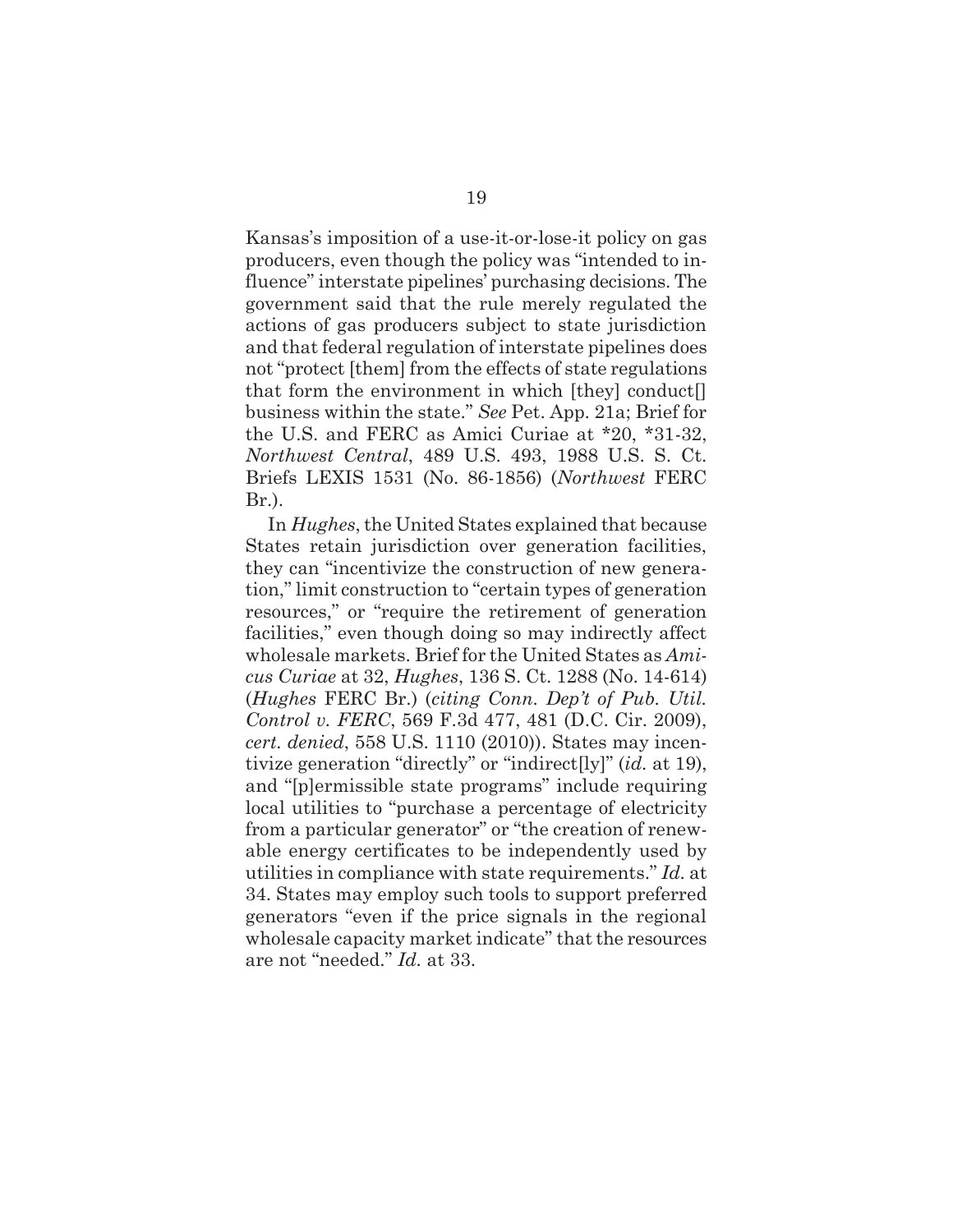Courts "need not, and should not, resort . . . to the extraordinary and blunt remedy of preemption" (U.S. *Star* Br. at 20) out of fear that state generation subsidies will upset wholesale power markets, as FERC has ample ability—and more flexible and precise tools—to ensure that wholesale rates are just and reasonable. The Commission regulates wholesale auctions "extensively." *Hughes*, 136 S. Ct. at 1294. FERC supervises comprehensive rules specifying (among other things) which generators can bid and at what price, which bids clear, and how they affect the resulting auction prices.8 While state production subsidies may help keep a generator operating when it otherwise might close, that extra supply in the marketplace cannot affect wholesale auctions except as FERC allows.

State ZEC programs "pose[] no obstacle" to FERC regulation of wholesale markets. U.S. *Star* Br. at 19, 22. Indeed, FERC is now considering whether to modify the rules that govern how generators that receive state subsidies of various types may participate in wholesale auctions. *Id.* at 4-5, 20 ("[T]he interplay of state policies and wholesale markets—specifically how, and subject to what restrictions, generators that receive state support may participate in wholesale markets—is very much a live issue at the Commission.") For example, in *Calpine Corp. v. PJM Interconnection*,

<sup>8</sup> In *New Jersey Board of Public Utilities v. FERC*, 744 F.3d 74, 98 (3d Cir. 2014) and *New England Power Generators Ass'n*, 757 F.3d at 291, two courts of appeals affirmed FERC's authority to control how subsidized generators participate in wholesale auctions**.** Both courts emphasized that States remain free to subsidize generation, while FERC ensures that wholesale auction prices remain just and reasonable. The Second and Seventh Circuit ZEC decisions reflect the same understanding. Pet. App. 25a-28a; *Star* Pet. App. 6a-7a.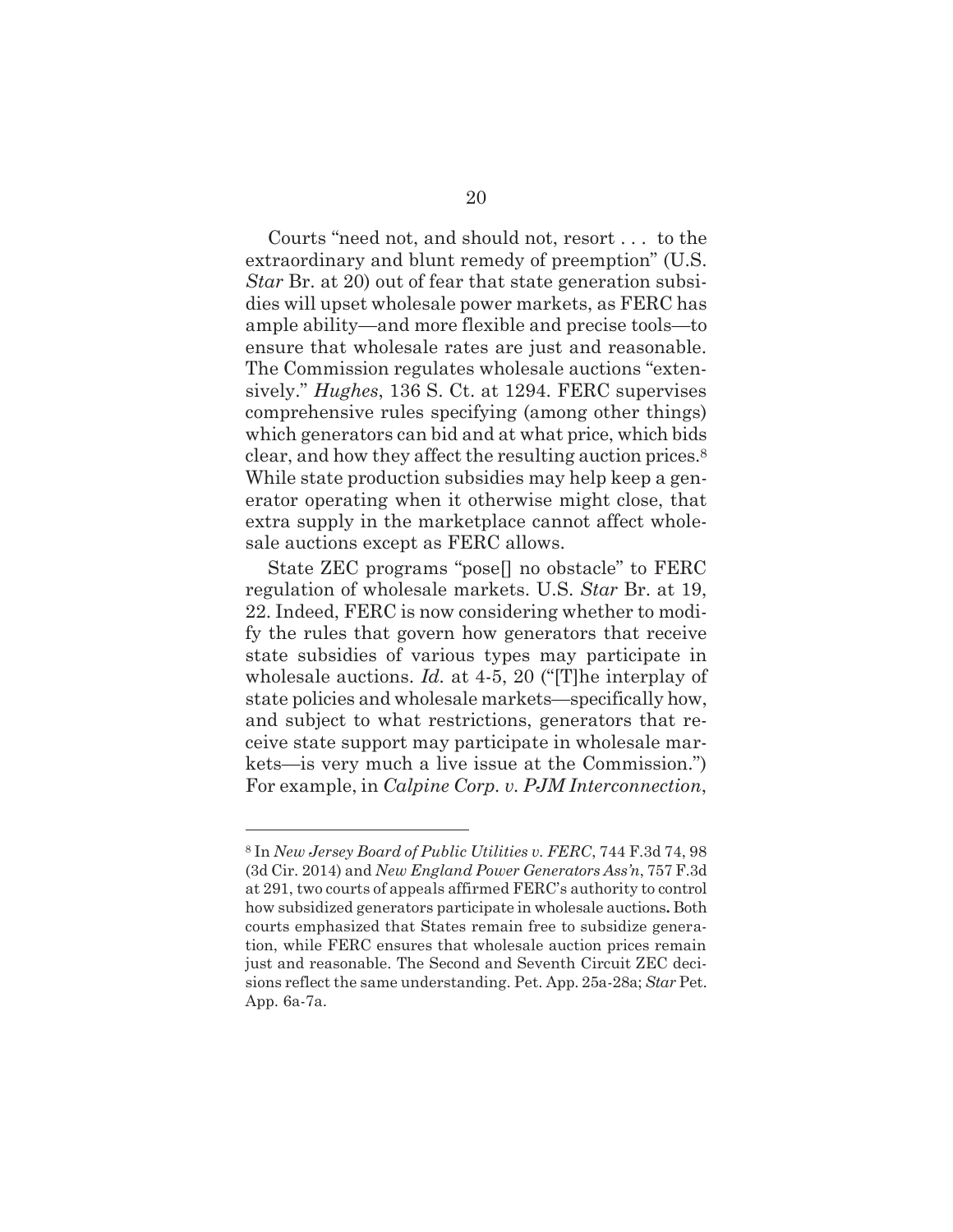*LLC*, 163 FERC ¶ 61,236 (2018), presaged by FERC's *Star* brief, the Commission found that PJM's existing tariff was unjust and unreasonable because it did not adequately address the wholesale auction price effects of state subsidies. The Commission is now evaluating a range of tariff solutions. *See id.* P 8.

This exercise of agency expertise, not judicial preemption analysis, is the FPA-sanctioned way to control how state generation subsidies affect wholesale markets. *See infra* Part III.A. Courts considering preemption reach all-or-nothing conclusions permitting or forbidding state programs, with unpredictable and potentially inconsistent effects on a wide range of state generation-support measures. FERC, in contrast, has the tools and the expertise to proceed in a tailored fashion that maximizes the effectiveness of both federal regulation and state authority recognized by the FPA. And in the event that FERC perceives a state rule as entering the federal field or posing a danger to effective federal regulation, the agency may declare the state rule preempted (subject to judicial review) or sue in district court to enjoin it (16 U.S.C. § 825m(a)). Preemption suits by private parties wrongly pretermit this process.

### **B. Other, concededly legal subsidies produce the same effects.**

State power to subsidize generation for policy reasons is "unquestioned." *New England States Comm. on Elec. v. ISO New England*, *Inc.*, 142 FERC ¶ 61,108, at 61,490 (2013) (LaFleur, Comm'r, concurring). States may "grant loans, subsidies or tax credits to particular facilities on environmental or policy grounds." *Cal. Pub. Utils. Comm'n*, 133 FERC ¶ 61,059, P 31 n.62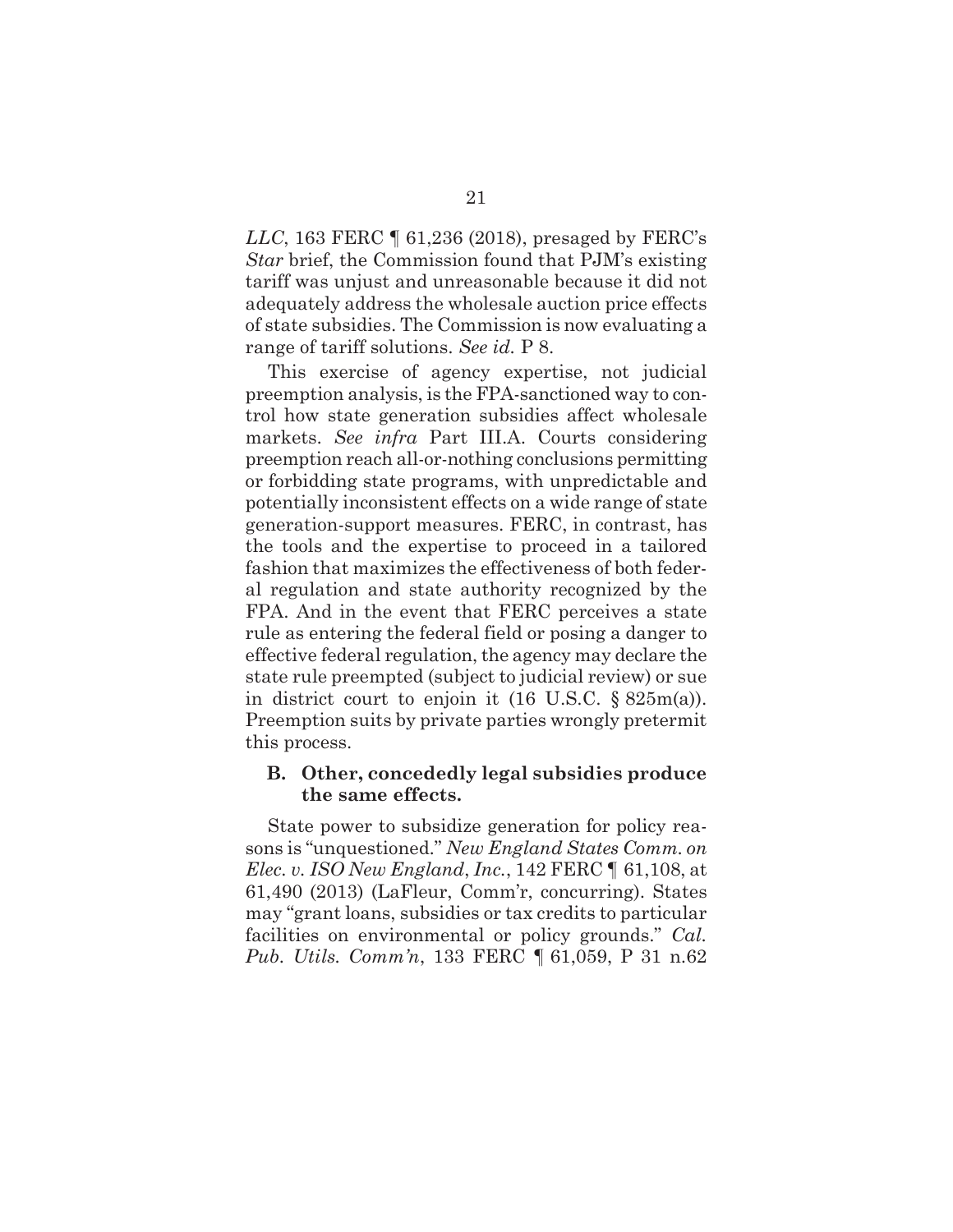(2010).9 In the Second Circuit, petitioners themselves acknowledged that "New York retains ample authority to promote power generation and to protect the health and welfare of its citizens through . . . means" other than ZECs. Brief and Special Appendix for Plaintiffs-Appellants at 40, *Coal. for Competitive Elec. v. Zibelman*, 906 F.3d 41 (2d Cir. 2018) (No. 17-2654). They admitted the State can provide "tax incentives," construct and operate "state-owned generation," or give "direct subsidy payments." *Id.*

But those concededly legal measures would affect wholesale auctions the same way and to the same degree (if any) as the ZECs. Because ZECs are awarded for production without regard to sales, they will not change how eligible plants sell their output. They will not induce a generator to sell in a wholesale auction instead of by contract or at retail. Nor will they change the bidding behavior of a generator that opts to sell in a wholesale auction. When a nuclear plant sells its output in a wholesale auction, it does so as a price taker because it cannot readily turn off and on in response to short-term price fluctuations. Pet. 8-9. And that is so regardless of whether it receives ZECs for producing the electricity. *Id.* Petitioners' alleged harm comes simply from ZECs keeping the plants in business. *See*  Pet. App. 26a, 122a-123a. And any concededly legal subsidy that kept the plants in business would produce the same results. As plaintiffs admitted, "if New York decided to just write a check to a nuclear plant, that would have some of the same effects." Pet. App. 63a.

<sup>9</sup> Referring to both state and federal subsidies, FERC's former Chairman explained that "all energy resources" receive subsidies, and "an idealized vision of markets free from the influence of public policies . . . does not exist." *N.Y. Pub. Serv. Comm'n*, 158 FERC ¶ 61,137, at 61,865 (2017) (Bay, Comm'r, concurring).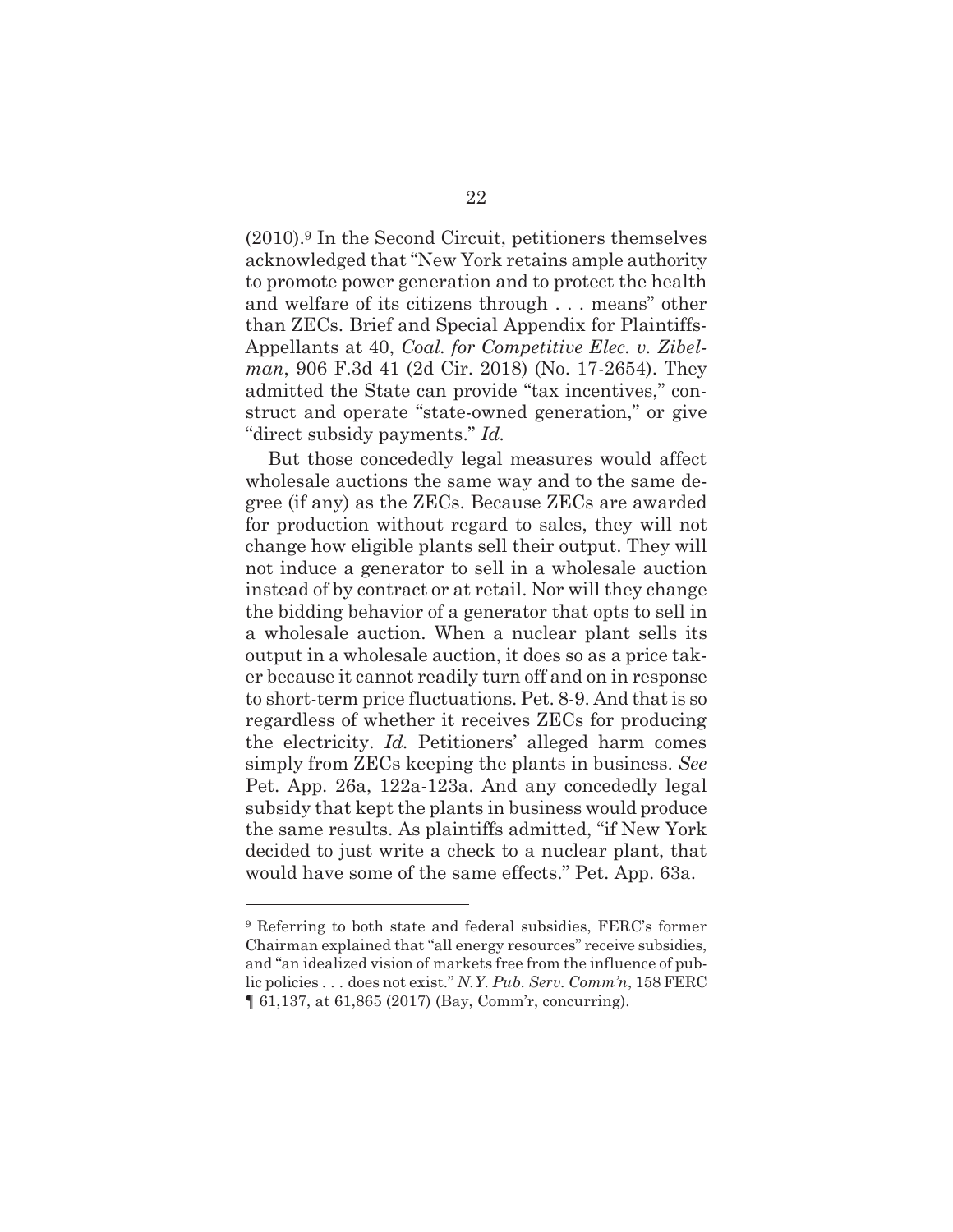As petitioners believe that States have other options to keep the nuclear plants running, deciding the legality of one means of doing so is not especially important to the functioning of wholesale auctions. Alternatively, if petitioners do not believe what they said below, then the petition conceals an effort—countenanced by no court or federal agency—to ban state subsidies to generators that choose to sell in wholesale auctions.

### **III. This Case Is A Poor Vehicle for Considering the Question Presented.**

Even if the Court believes that petitioners' question presented is important, this case is a poor vehicle to address it. First, answering the question in the manner petitioners suggest would not entitle them to relief, because it would leave untouched the district court's alternative *Armstrong* grounds for dismissing plaintiffs' complaint. Second, petitioners' question presented assumes facts that their own complaint did not allege and that could not be proved on remand.

## **A. Plaintiffs lacked a cause of action or other basis for invoking the district court's jurisdiction.**

In *Hughes*, because the parties did not raise the issue, the Court assumed without deciding that private plaintiffs alleging FPA preemption could seek relief in federal court. 136 S. Ct. at 1296 n.6. Here and in the Illinois proceeding, the district courts considered the question and found that plaintiffs had no Supremacy Clause, FPA, or equitable right to ask courts—instead of the expert federal agency—to decide their preemption claims. Pet. 14 n.7; Pet. App. 45a-51a.; *Star* Pet. 12 n.4.; *Star* Pet. App. 30a-34a. While the courts of appeals did not reach the issue because they held as a matter of law that plaintiffs had no viable preemption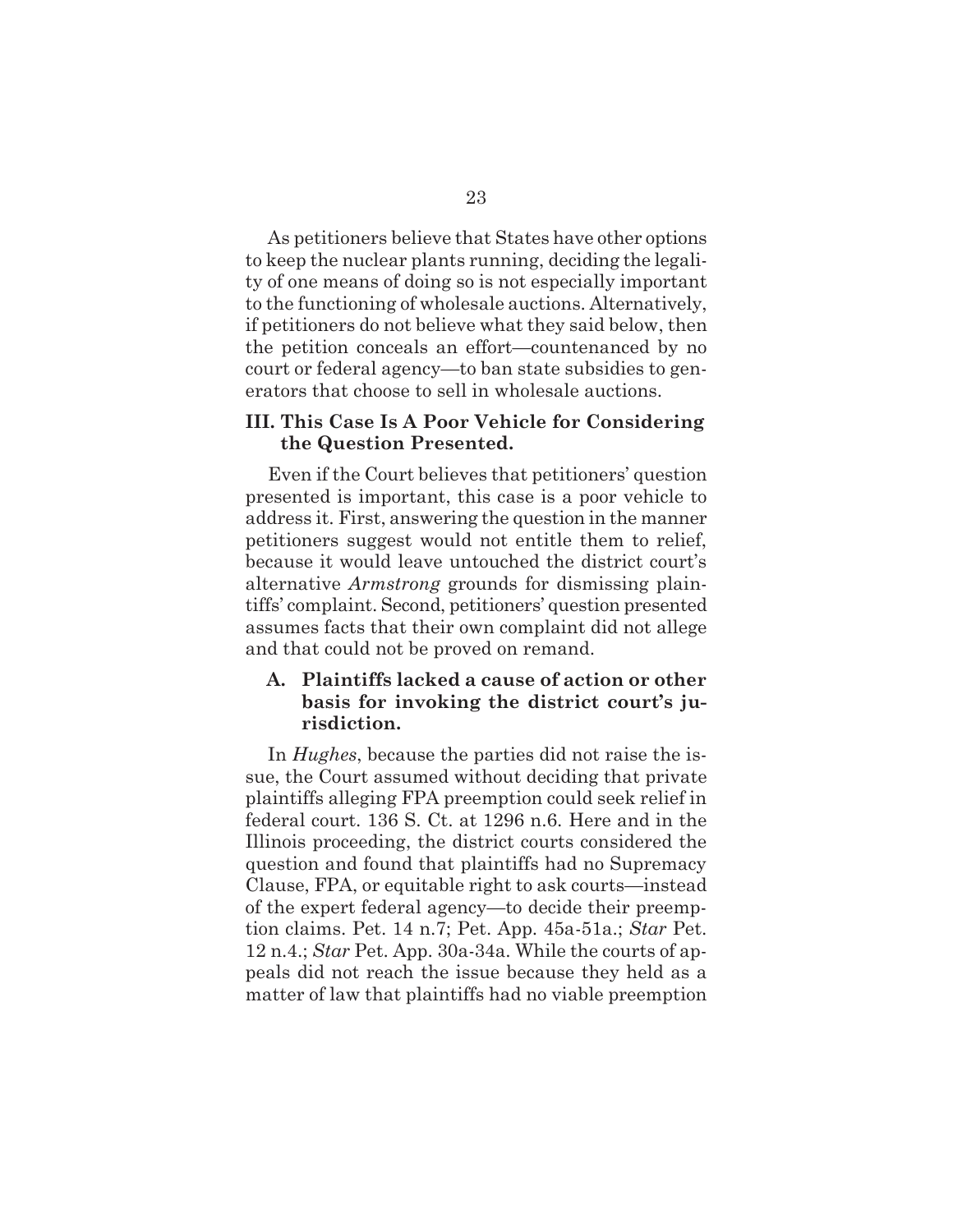claims, the underlying defects in plaintiffs' actions still exist.

The Supremacy Clause creates no cause of action. *Armstrong,* 135 S. Ct. at 1383. The FPA authorizes FERC, in its discretion, to sue in district court to enjoin statutory violations. 16 U.S.C. § 825m(a). And it authorizes private parties to sue in one limited instance not applicable here. *See* Pet. App. 48a. Otherwise, the statute affords private parties no right of action—as plaintiffs conceded below. Pet. App. 45a.

Plaintiffs sought but failed to show "the availability" to them of "a judge-made action at equity," *Armstrong*, 135 S. Ct. at 1386. There are two reasons why an equity action is unavailable here.10 First, the plaintiffs are not regulated by New York's order, and thus are not among the class of plaintiffs who can invoke a federal court's equity power. *Armstrong*, 135 S. Ct. at 1384 (equity action lies "if an individual claims federal law immunizes him from [preempted] state regulation."). Second, "equity [jurisdiction] to enjoin unlawful executive action is subject to express and implied statutory limitations." *Id*. at 1385. The district court reviewed the FPA statutory scheme, and found that Congress intended to route FPA enforcement through FERC. Pet. App. 47a-48a.<sup>11</sup> That makes sense, because bypassing FERC would substitute potentially incon-

<sup>&</sup>lt;sup>10</sup> The district court based its decision only on the second reason.

<sup>11</sup> Unlike the district court considering the Illinois ZECs, the district court below held that the FPA's "just and reasonable" standard was judicially administrable. *Id.* at 49a-50a. We submit respectfully that the district court considering Illinois's program was correct, as the FPA sets "standard[s] for [FERC] to apply and, independently of Commission action, creates no rights which courts may enforce." *Mont.-Dakota Utils. Co. v. Nw. Pub. Serv. Co*., 341 U.S. 246, 251 (1951).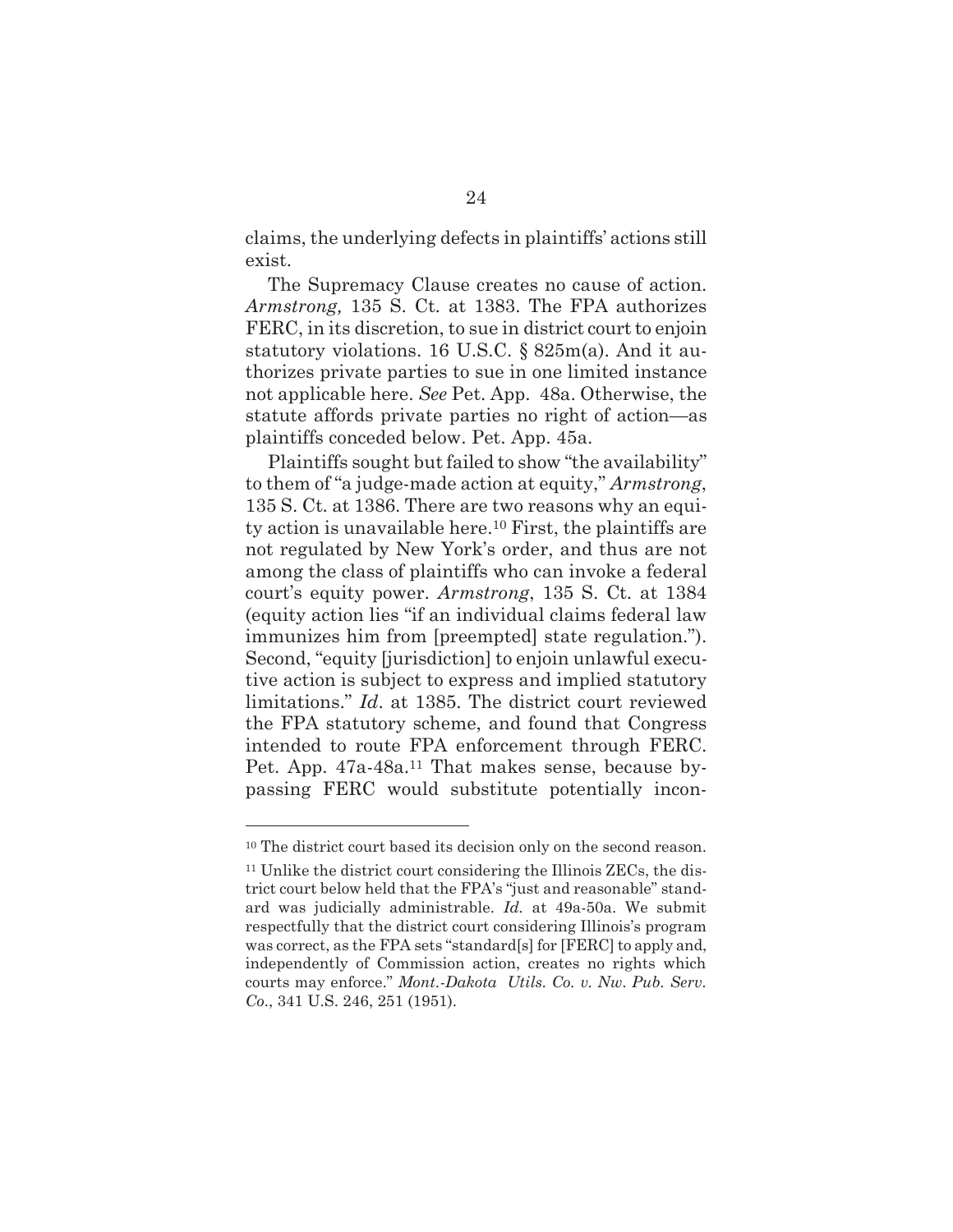sistent views of generalist courts for FERC's expertise in regulating complex wholesale power markets and setting federal energy policy.

Thus, even if the Court were inclined to review the preemption merits despite the absence of a circuit split, it should not do so here. Unlike *Hughes*, the district court here ruled that plaintiffs had neither a cause of action nor a basis for invoking equity, and respondents advanced the argument in the court of appeals as an alternative ground for affirming the judgment. Pet. App. 12a. If a writ were granted, respondents would continue to press the argument as an alternative basis for affirmance. But the issue is not well developed for this Court's review because no court of appeals has reached it.

## **B. Petitioners' question presented assumes facts the complaint never alleged and which they cannot prove.**

Petitioners would have this Court decide whether the FPA preempts programs that "subsidize only generators that sell their entire output via [wholesale] auctions . . . ." Pet. i. The Court should not consider that question because, even allowing for the Rule 12(b)(6) dismissal context, the question assumes too much and would not change the case's eventual outcome no matter how it were answered.

In asking whether the FPA preempts programs that subsidize "only generators that sell their entire output" in wholesale auctions, petitioners assume facts that their complaint never alleged and they cannot prove. The complaint alleged only that nuclear output must be sold "directly or indirectly" in NYISO auctions. Pet. App. 116a. "Indirect" auction sales can mean only one thing: that a generator sells power to a buyer who offers it into an auction on its own account. *Hughes*, 136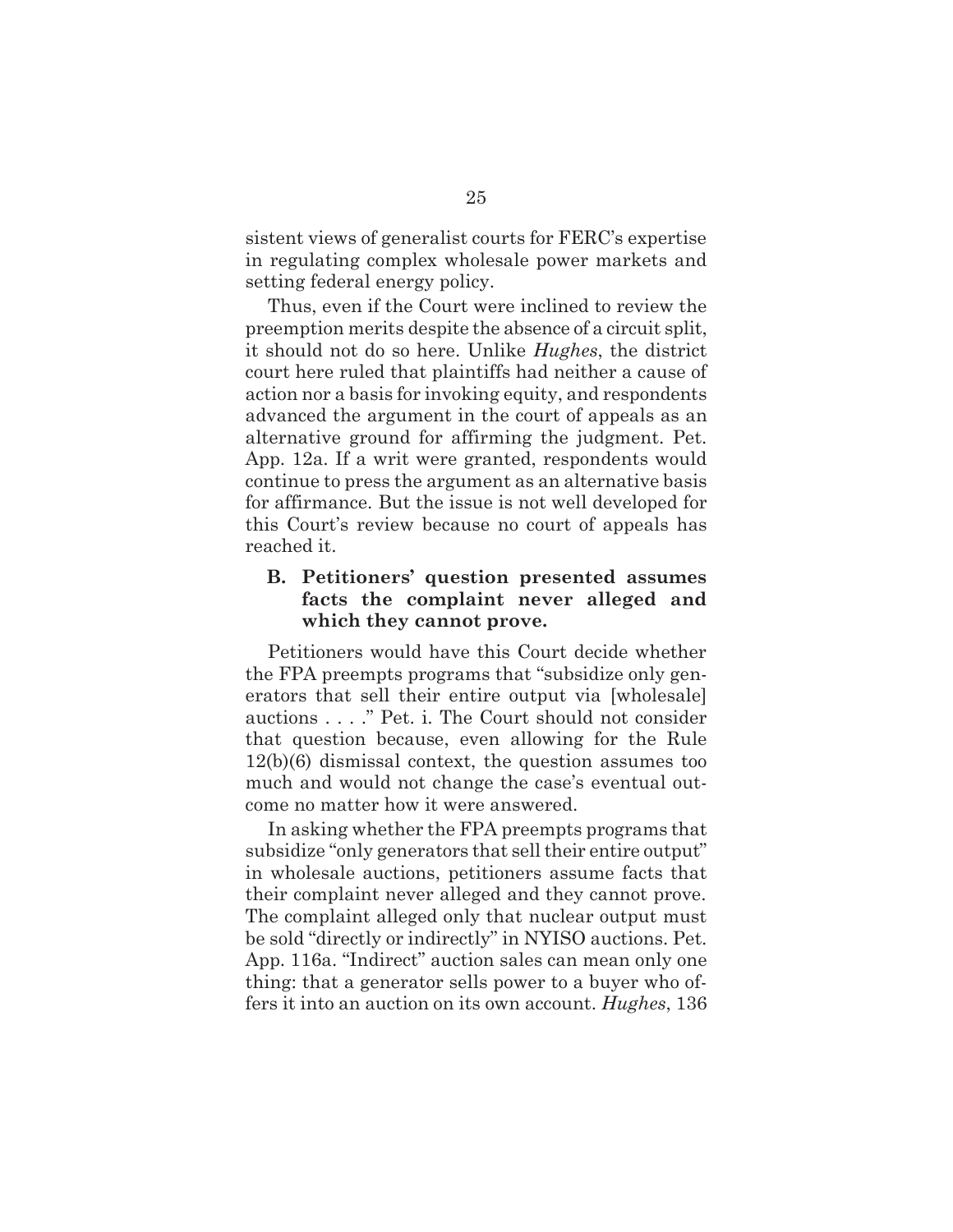S. Ct. at 1293-94 & n.3. FERC's auctions have "longaccommodated" such bilateral contracts, which transfer ownership from one party to another outside the auction and do not raise preemption concerns. *Id.* at 1299.12

Petitioners now seemingly question whether bilateral sales "even exist in New York." Pet. 24 n.9. Of course they do. Their own complaint says so. Pet. App. 104a; *see also* Pet. 7. And the ZEC plants have long sold their output that way. They were built by vertically integrated utilities that sold their output to retail customers long before the development of wholesale auctions. *E.g.*, *R.E. Ginna Nuclear Power Plant*, *LLC*, 151 FERC ¶ 61,023, P 2 & n.4, *on reh'g*, 152 FERC ¶ 61,027 (2015). When those companies divested, the new owners sold the electricity back to them by contract. *Id.* P 2. For example, the Ginna plant's new owner sold 90 percent of the plant's output by contract until 2014. *Id*. Other ZEC plants had similar contracts. *Entergy Nuclear FitzPatrick*, *LLC*, 118 FERC ¶ 62,085, at 64,222 (2007); *Niagara Mohawk Power Corp*., 95 FERC ¶ 62,165, at 64,245 (2001); *Power Auth. of the State of N.Y.*, 53 N.R.C. 488, 517 (2001). Fitzpatrick's owner still sells some of that plant's output to an unaffiliated LSE by contract today.13 And each FERC-

<sup>12</sup> Petitioners argue that, if a State were to subsidize the generation of electricity sold through a wholesale contract, that too would be preempted. Pet. 24 n.9. But New York provides an environmental attribute payment for energy produced, no matter *how* it is sold. That ZECs are awarded regardless of whether the generator sells in an auction, by contract, or at retail shows that the State is permissibly regulating production, not wholesale sales.

<sup>13</sup> Specifically, Exelon sells some Fitzpatrick output to LIPA under a contract now extended through 2020. *See* Memo from Thomas Falcone to the Trustees of the Long Island Power Authority 2 (Sept. 27, 2017) (discussing extension), https://perma.cc/T6RH-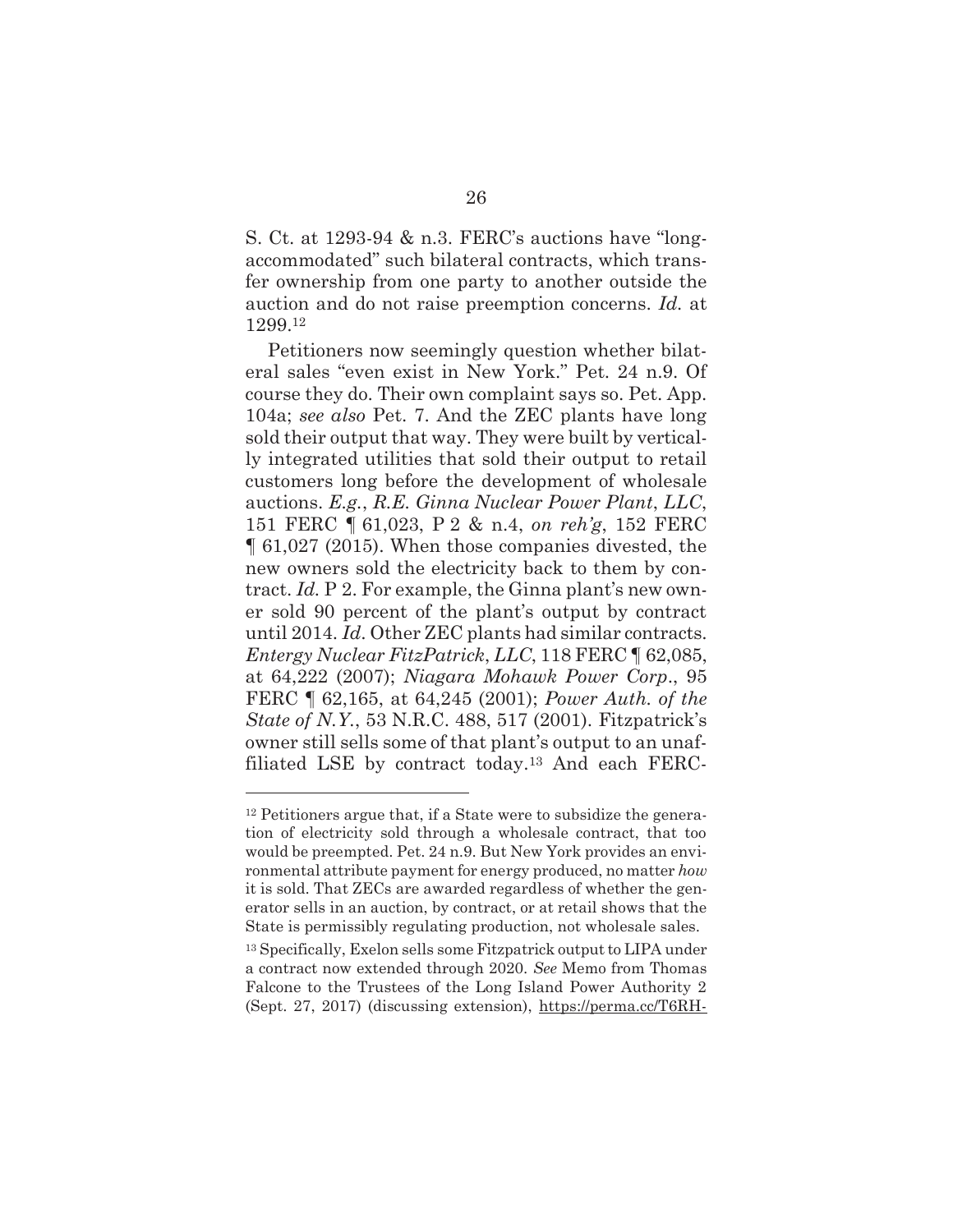jurisdictional ZEC plant owner has a FERC-filed tariff allowing it to sell wholesale power at negotiated rates.

The complaint also recognizes that New York LSEs can use "generation that they own" to meet their needs. Pet. App. 104a. The Long Island Power Authority owns part of one of the ZEC plants, and sells power directly to retail customers. *See supra* p. 7. The complaint's own allegations thus defeat the assumption embedded in petitioners' question (Pet. i), that the ZEC plants "sell their entire output" in wholesale auctions.

Petitioners assert that nuclear plants must sell at wholesale auctions because they "always run at full output." Pet. 25. But even if that premise is true, the conclusion does not follow. Running at full output dictates only how much electricity the generator must sell—not how or to whom. There is simply no physical characteristic that requires a nuclear plant to sell all its output in a wholesale auction, as petitioners' question presented assumes.

### **IV. The Court of Appeals Correctly Applied Settled Law.**

The petition should be denied because it depends on conflating payments for generating electricity by environmentally friendly means with the rates received for selling it. In petitioners' view, if a generator sells electricity at wholesale, any dollar it receives—for electricity or not—effectively resets the FERC-approved wholesale rate. That is not and never has been the law.

1. States regulate generation, while FERC regulates wholesale sales. 16 U.S.C. § 824(b)(1). States may tax

Q7NH; *Annual Disclosure Report of the Long Island Power Authority (Fiscal Year 2017)* at 28 (table showing Fitzpatrick contract 2020 expiration), https://perma.cc/MQM8-XGA8.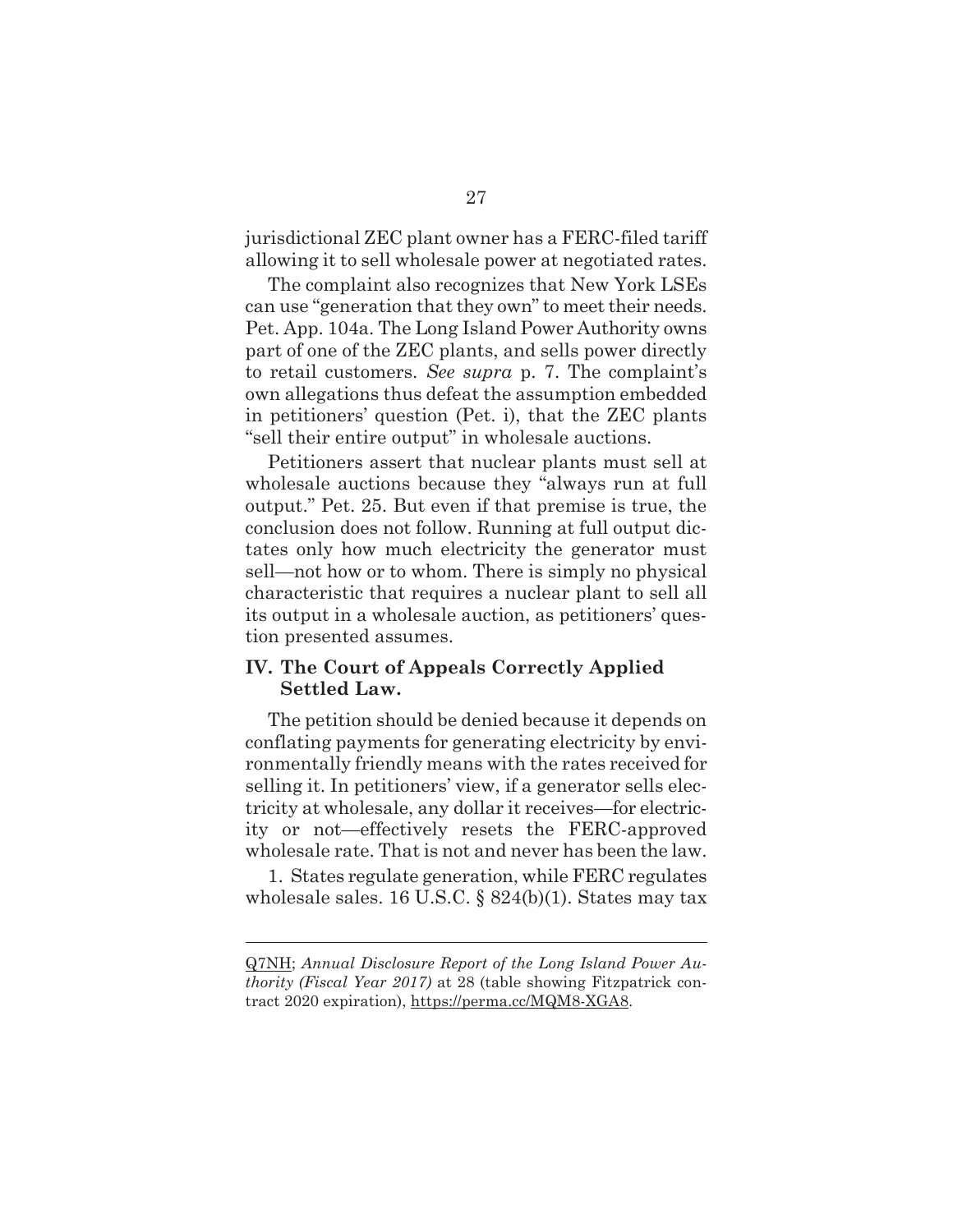and subsidize generation even when the electricity will be sold at wholesale in interstate commerce under FERC jurisdiction. *Id.*; *Pfost*, 286 U.S. at 181; *New England Power Generators Ass'n v. FERC*, 757 F.3d at 291. What matters is whether the State is regulating state-jurisdictional production (as in *Northwest Central*, 489 U.S. 493) as opposed to FERC-jurisdictional wholesale sales (as in *Northern Natural Gas Co. v. State Corp. Commission of Kansas*, 372 U.S. 84 (1963)), or has conditioned a state payment on completion of a sale in a wholesale auction (as in *Hughes*).

Generators frequently sell generation byproducts separately from wholesale electricity, with each sale producing separate revenue. Sometimes they sell physical byproducts, like heat, steam, carbon dioxide, or hot water. *E.g.*, *PSEG Fossil*, *LLC*, 95 FERC ¶ 61,405, at 62,507 (2001). Other times, they sell state-created instruments documenting that electricity was generated by environmentally-friendly means. *Wheelabrator*, 531 F.3d at 186. FERC is well aware of these byproduct sales, and has never asserted that they amount to illegal augmentation of wholesale electricity rates. In fact, FERC has held the opposite. In *WSPP*, 139 FERC ¶ 61,061, FERC held that when generators sell environmental credits separately from electricity, the credit revenues are "not a charge in connection with a wholesale sale of electricity" and do not impermissibly "affect wholesale electricity rates." *Id.* P 24. As States create the generation credits, States "have the power to determine . . . how they may be sold or traded; it is not an issue controlled by" federal law. *Am. Ref-Fuel Co.*, 105 FERC ¶ 61,004, P 23.

2. Petitioners tried to single out ZECs for challenge—and capitalize on the recent *Hughes* decision by alleging that something about nuclear generators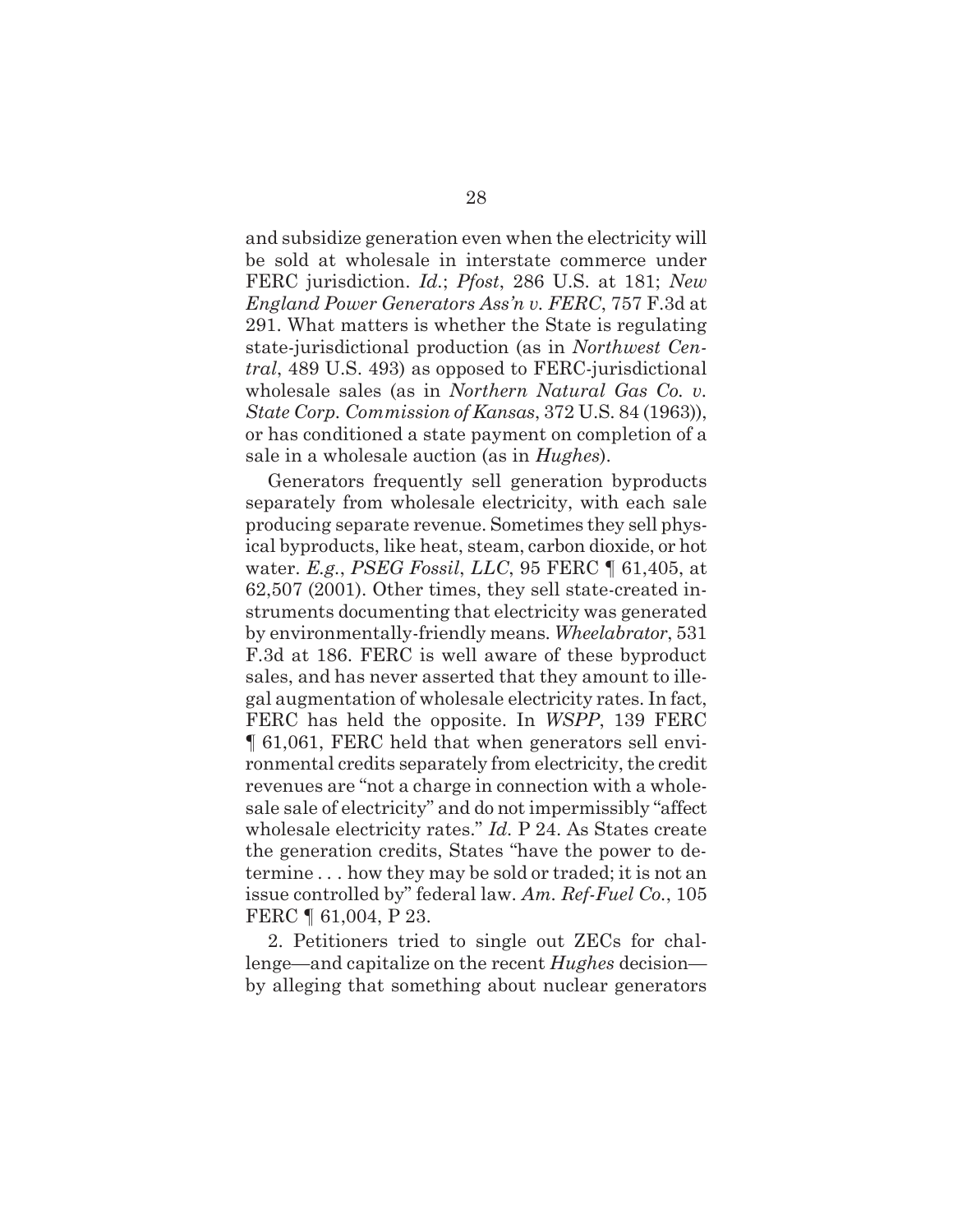creates a *de facto* auction-sale requirement functionally indistinguishable from the one Maryland imposed. But even accepting petitioners' incorrect claim that ZEC plants must sell their output in wholesale auctions, what New York and Maryland did remains different. New York neither imposed an auction sale requirement nor conditioned its subsidy on a *de facto* one remaining in place. Pet. App. 18a. The happenstance of wholesale sales, without a state-imposed requirement, should not be enough to preempt state subsidies under a statute that preserves state authority to regulate and subsidize generation. If *de facto* wholesale sales were enough of a tether for *Hughes* preemption, it would transform that decision's "limited" holding (136 S. Ct. at 1299) into a sweeping one preempting state subsidies for a wide swath of clean generation sold at wholesale.

3. Petitioners also "mischaracterize . . . the ZEC program." Pet. App. 16a, 23a. They claim that New York does not change the subsidy in response to "fluctuations of, or factors that might affect, the 'social cost of carbon.'" Pet. 26. But New York has adjusted the social cost of carbon for inflation (C.A. Joint App'x at A-264), and will lower ZEC prices if increased renewable generation means that nuclear output later in the program displaces less carbon then than it did at the outset (*id.* at A-221).

Petitioners further assert that the ZEC subsidy amount "varies inversely with FERC-approved auction rates," as the payments did in *Hughes*. Pet. 21. ZECs must work that way, they say, because otherwise "the subsidy might dip below the level necessary to achieve the ZEC program's purpose of keeping the favored plants afloat." *Id.* at 26. Not so. While petitioners are correct that New York intends for ZECs to help keep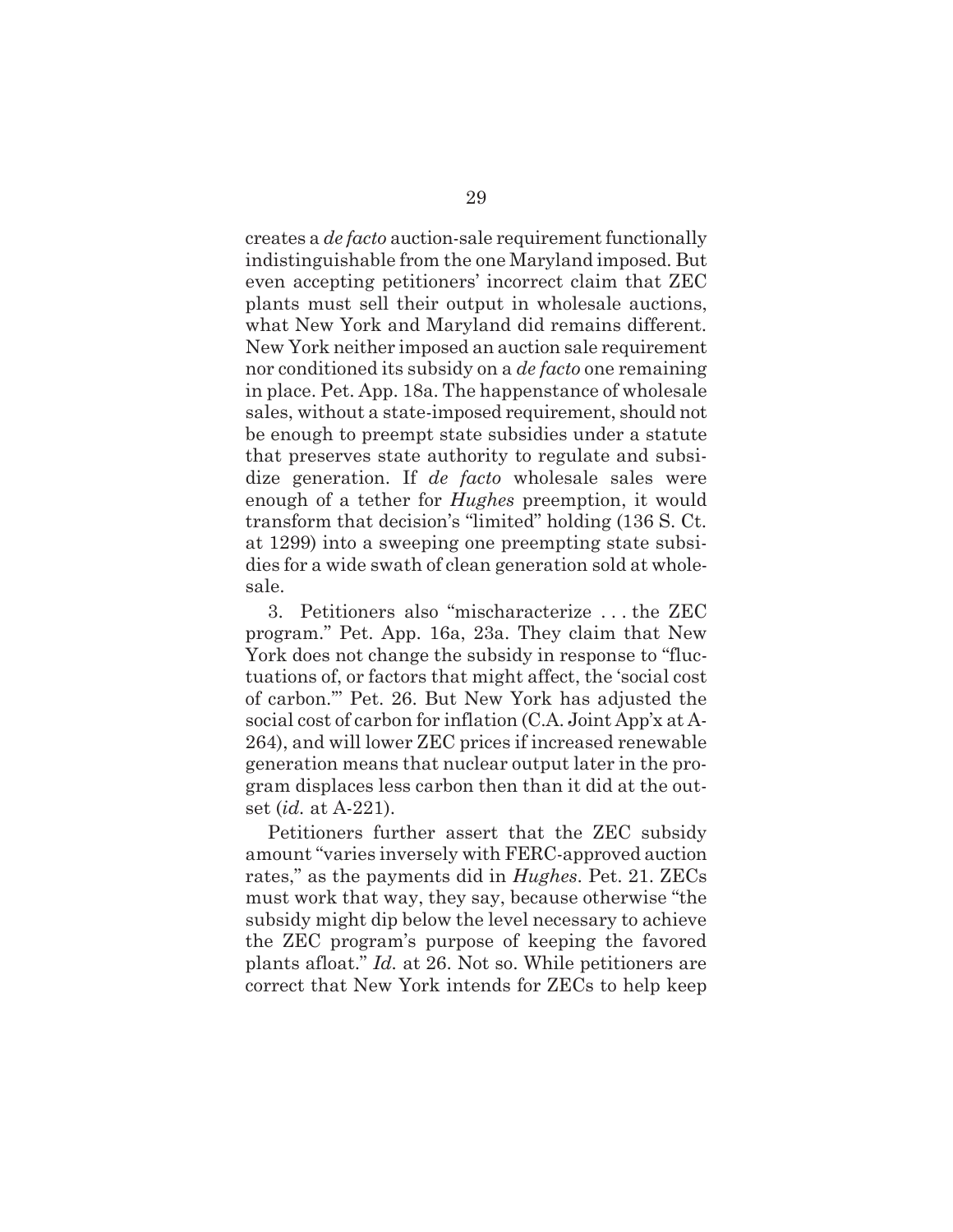the plants producing emission-free electricity, petitioners misconceive how ZEC prices work. ZECs do not guarantee profitability or "var[y] inversely" (*id.* at 21) with a recipient's other revenues. A ZEC plant's wholesale revenues could plummet, but its ZEC payments never would rise above the inflation-adjusted social cost of carbon. Pet. App. 16a. After the program's first two years, if forecast wholesale index prices rise above a benchmark, ZEC prices decline. *Id.* But there is no true-up to *actual* rates. *Id.* 16a-17a. Thus, if a forecast increase does not materialize, the ZEC plant must make do with both low electricity prices *and* low ZEC payments. Pet. App. 16a. That is simply nothing like *Hughes*, where Maryland required a generator to sell its output in a FERC-regulated auction but ensured that auction prices would have no effect on the amount the generator received for its sales.

4. New York has created a tailored subsidy to support continued nuclear generation needed to avoid the emission of harmful greenhouse gases and other pollutants. The program is limited in scope and duration, and is tied to electricity production without regard to how the electricity is sold. The subsidy may keep the needed nuclear plants operating, but their continued operation can affect the wholesale auctions (should the plants choose to sell there) only as FERC allows. The courts, the United States, and FERC have found that the ZEC programs remain in the state field, and pose no obstacle to federal regulation. They are not preempted.